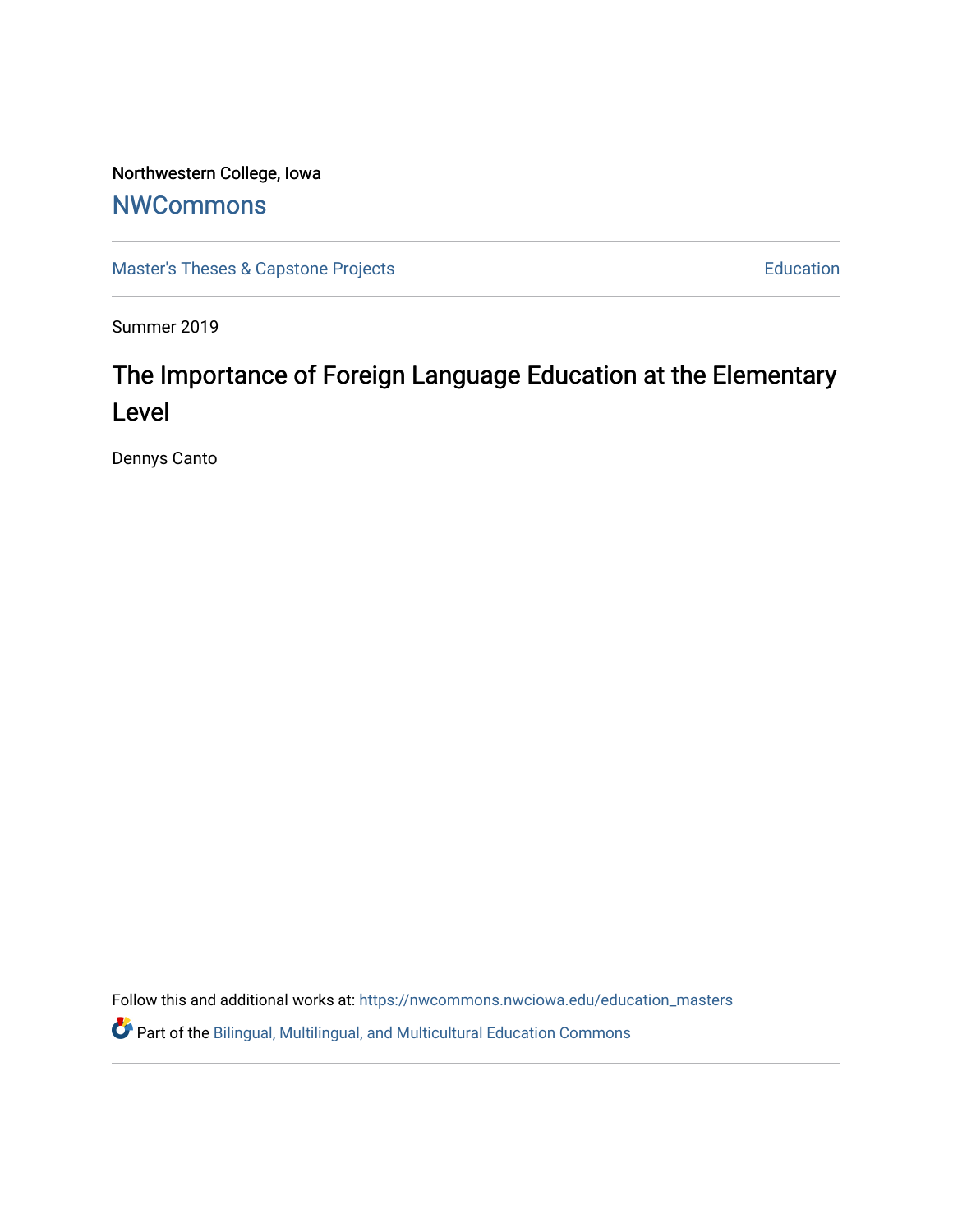The Importance or Foreign Languages Education at the Elementary Level

Dennys Canto

Northwestern College

A Literature Review Presented

in Partial Fulfillment of the Requirements

For the Degree of Master of Education

August 2019

Dr. Daniela Syed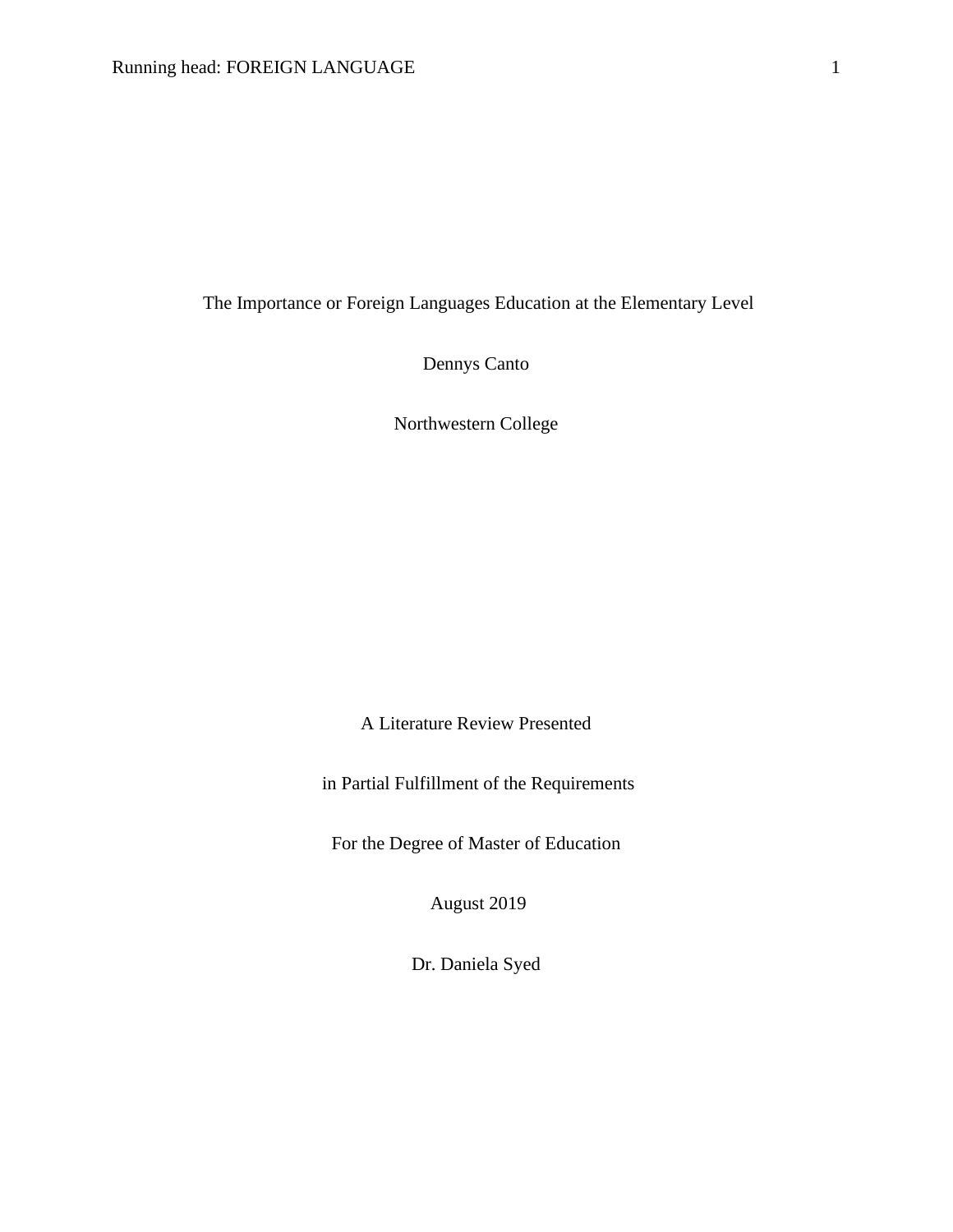| <b>Table of Contents</b> |     |
|--------------------------|-----|
|                          |     |
|                          |     |
|                          |     |
|                          |     |
|                          |     |
|                          |     |
|                          |     |
|                          |     |
|                          |     |
|                          |     |
|                          |     |
|                          |     |
|                          |     |
|                          | .24 |
|                          |     |
|                          | 28  |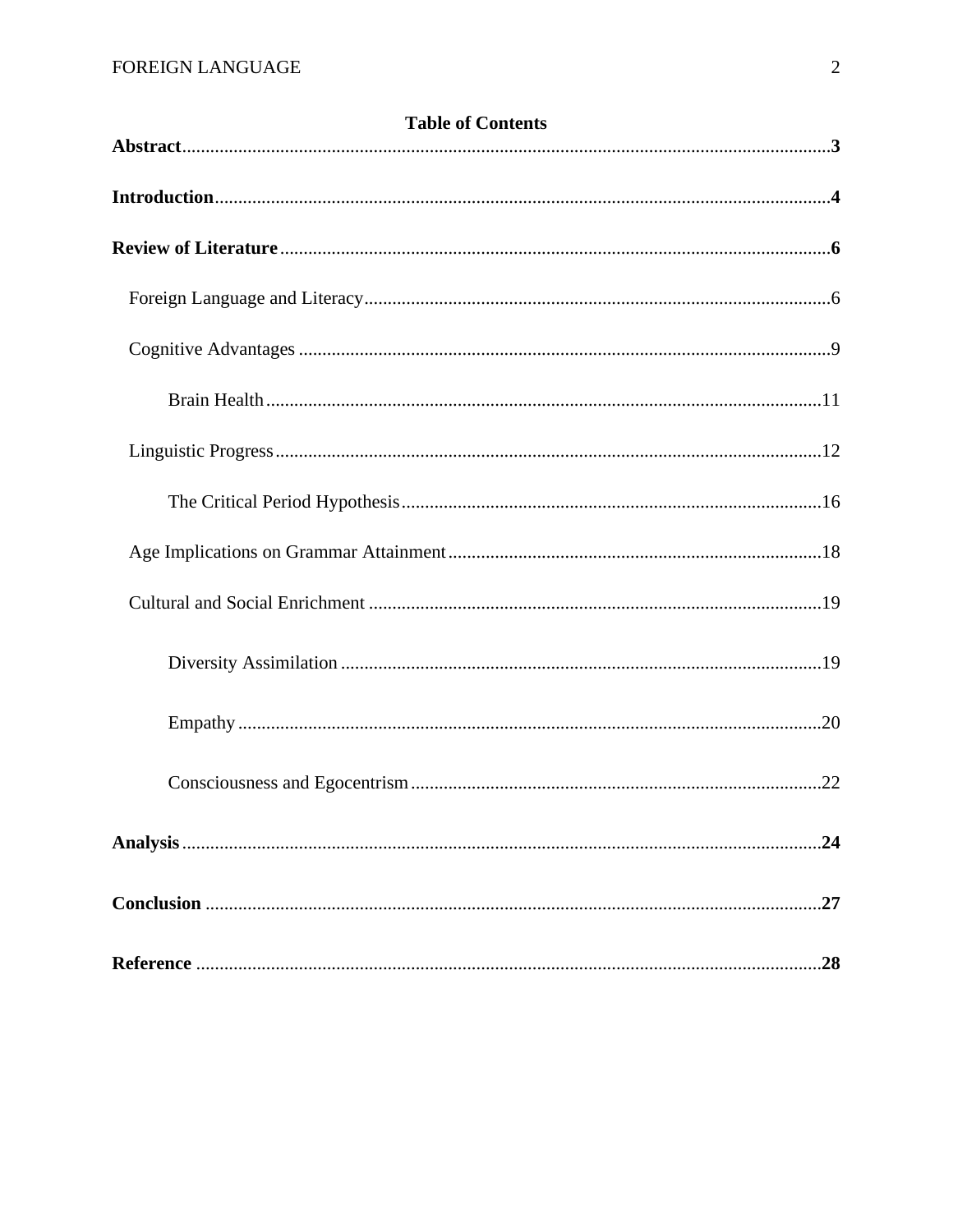#### Abstract

This literature review looks at the benefits of teaching foreign language at the elementary level versus at the secondary level. The review examines the linguistic and cognitive benefits of learning a foreign language at different levels. Young children are slower at learning languages than adolescent learners, in all aspects of language. However, young children gain many cognitive advantages from learning a foreign language and are more likely to become indistinguishable from native speakers. Foreign languages should be taught at the elementary level because it helps with literacy in English, it enhances problem solving, attentional control and the ability to switch tasks, but most importantly, young children are intrinsically better language learners, and will, therefore, become more proficient and retain more as early exposure will increase the amount of input.

*Keywords*: Foreign Language, Acquisition, Retention, Learning a Foreign Language, Middle School.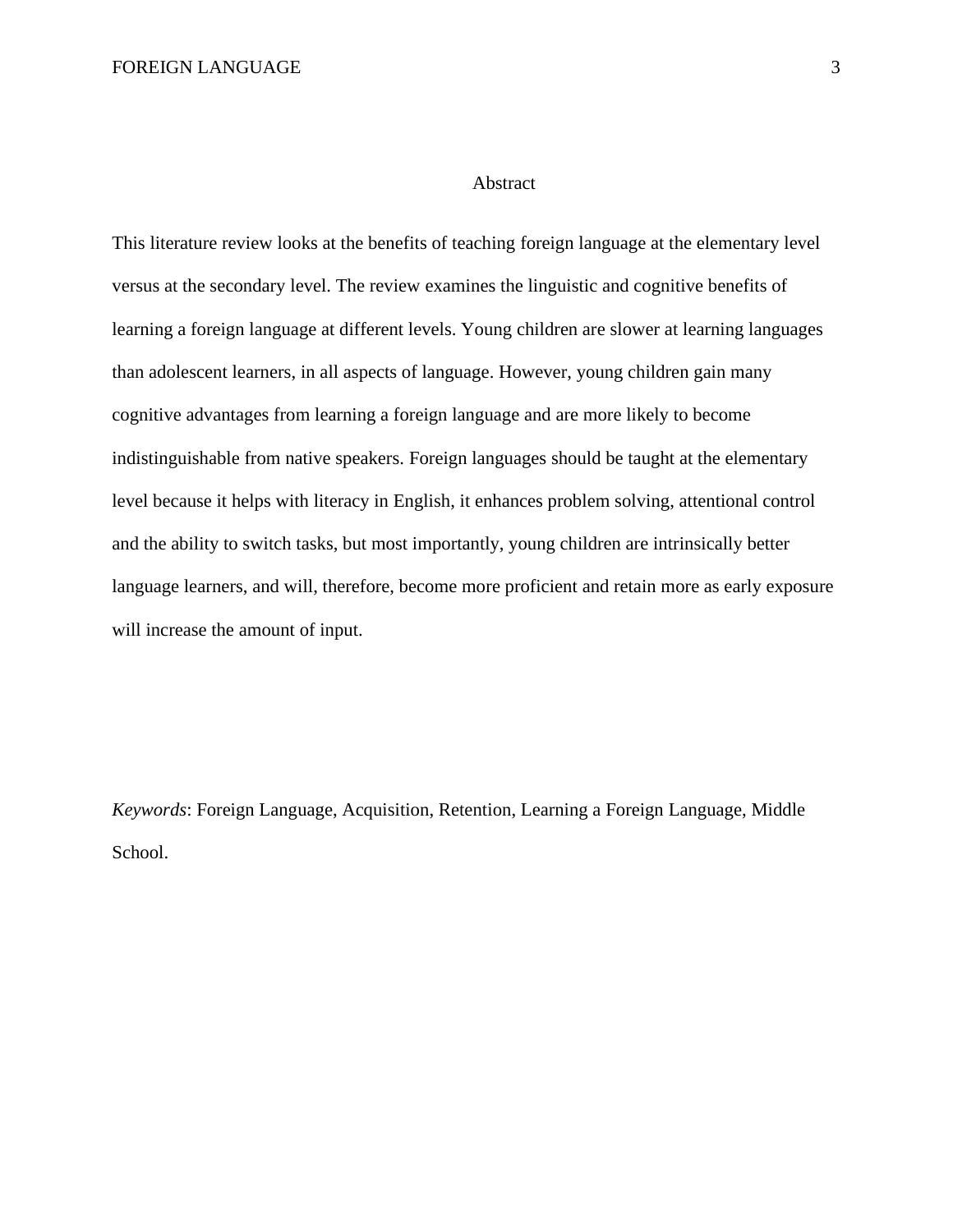Foreign languages should be taught at the elementary level because the benefits extend beyond language acquisition and retention. It is analyzed that current trends of foreign languages spoken and taught in the United States may not be supported by the current structure of our school system. This literature review will analyze the effectiveness of teaching foreign languages at the elementary level versus at the secondary level. The United States is becoming more and more diverse. With a diverse population comes diversity of spoken languages and the need for foreign language programs in our schools. According to the U.S. census bureau the Hispanic population in the United States was less than one fifth, this number is predicted to increase to drastically by 2060. In 2011 the U.S. census bureau published that almost a quarter of our population spoke a language other than English at home. After English, Spanish is the most common language, spoken by approximately 38 million people (United States Census Bureau, 2011). Although other languages are taught in public and private U.S. schools, Spanish has been the most widely offered foreign/second language for quite some time now.

The Center for Applied Linguistics (CAL) conducts a survey every 10 years that provides detailed information on current patterns, trends and shifts in languages and programs offered. The survey conducted in 2008 revealed that less than a quarter of all elementary schools offered foreign language instruction. In contrast, the majority of all high schools offered a foreign language (Rhodes & Pufahl, 2010).

 Research has continuously shown that learning a foreign language at a younger age is more beneficial for students, versus waiting until high school (Marian & Shook 2012). However, the benefits are based on cognitive advantages not on faster linguistic progress. The research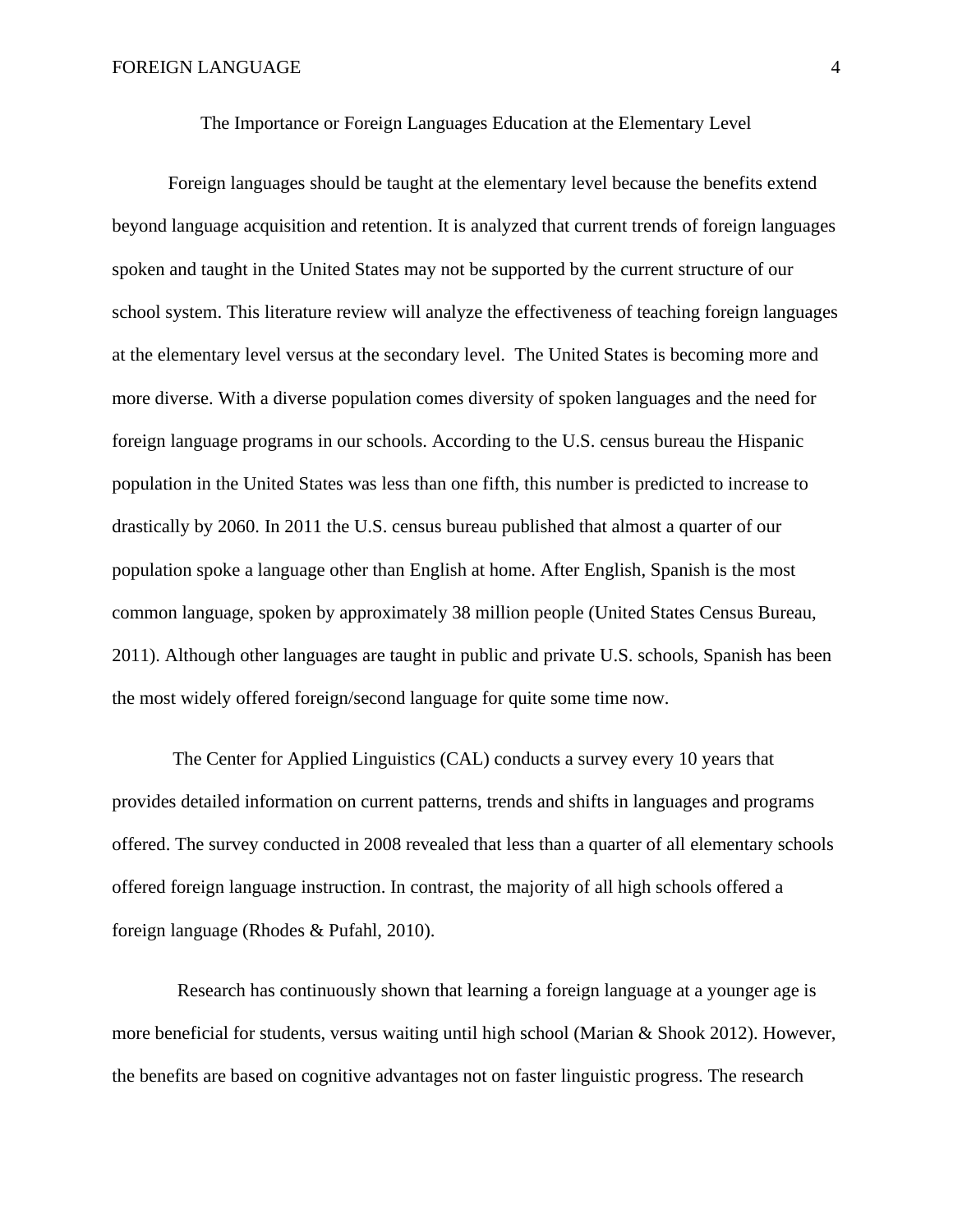evidence tells us that older children outperform younger children because of their greater cognitive maturity (Barac, Bialystok, Castro, & Sanchez, 2014). While Most schools only offer Spanish at the secondary level, foreign languages should be taught at the elementary level because it helps with literacy in English, it enhances problem solving, attentional control and the ability to switch tasks, but most importantly, young children are intrinsically better language learners, and will, therefore, become more proficient and retain more as early exposure will increase the amount of input.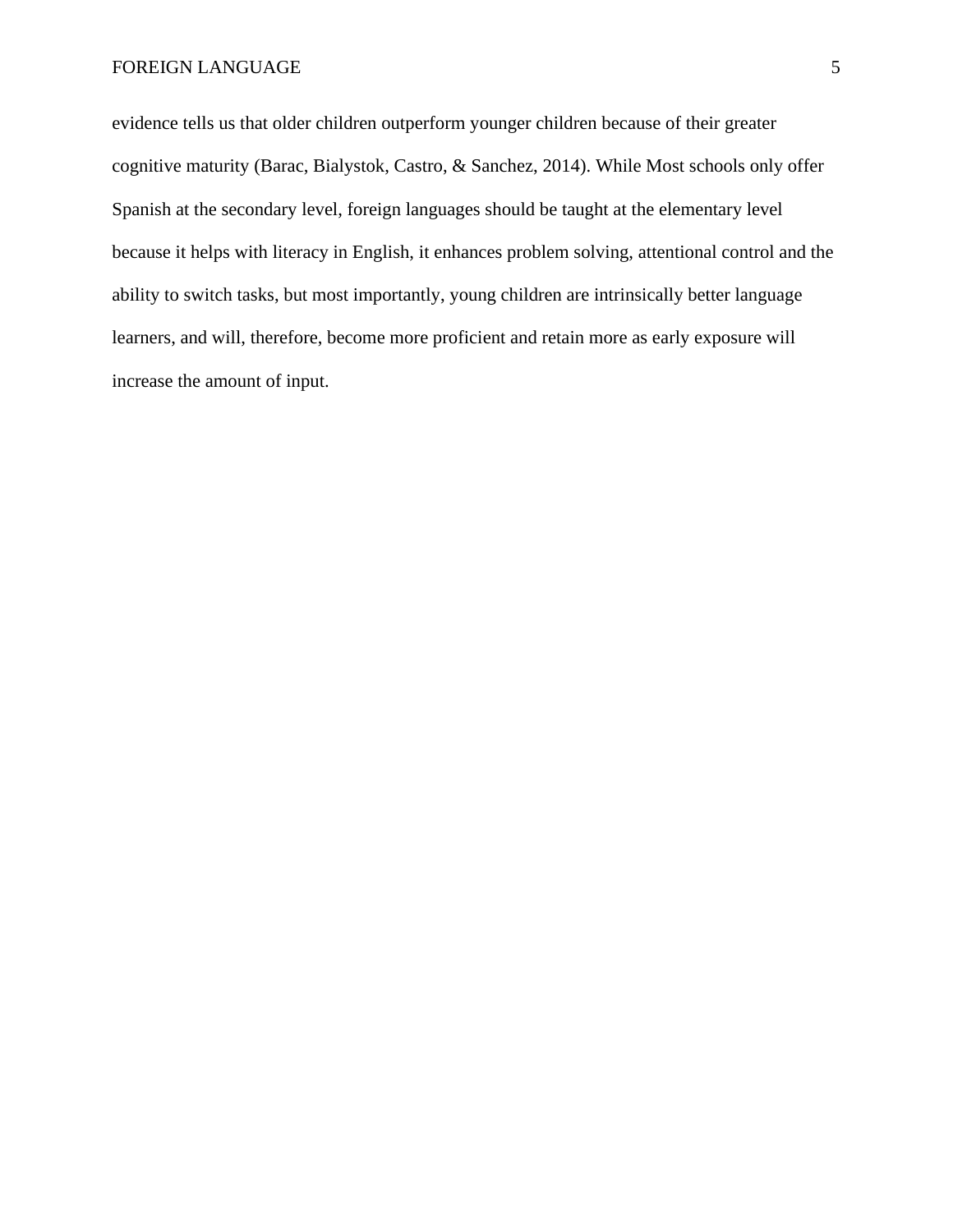#### **Review of the Literature**

### **Foreign Language & Literacy**

Literacy development is recognized as one of the most important and significant skills in order to achieve academic success. For this reason, it is imperative to analyze possible advantages that students receiving dual language instruction might have on literacy proficiency. A study was conducted to examine the effects of foreign language study on the verbal achievement of middle school students. The results concluded that the group receiving the foreign language studies performed significantly higher in reading comprehension, language mechanics, and language expression (Carr, 1994). However, a recent study on literacy skills examined English speaking and ELL students that were receiving dual language instruction from first through fifth grade and found that the native English-speaking students receiving English-Spanish dual language instruction performed similarly to those on a traditional instruction setting (Dickson, 2013). Although this particular research did not find significant variance between the two groups it did outline the fact that students in dual language instruction were likely making similar progress in the second language, thus providing potential advantages in academic achievement and future employment.

Immersion programs have been developed throughout the globe and many have provided data in order to analyze proficiency levels amongst students in the immersion programs and traditional English programs students. Turnbull, Hart, & Lapkin (2003) analyzed data from Ontario's provincial testing program to verify if proficiency levels in reading, math, and writing skills were comparable to traditional students by 6th grade. This particular program taught these subjects in French until 3rd grade at which point English was introduced. They found that the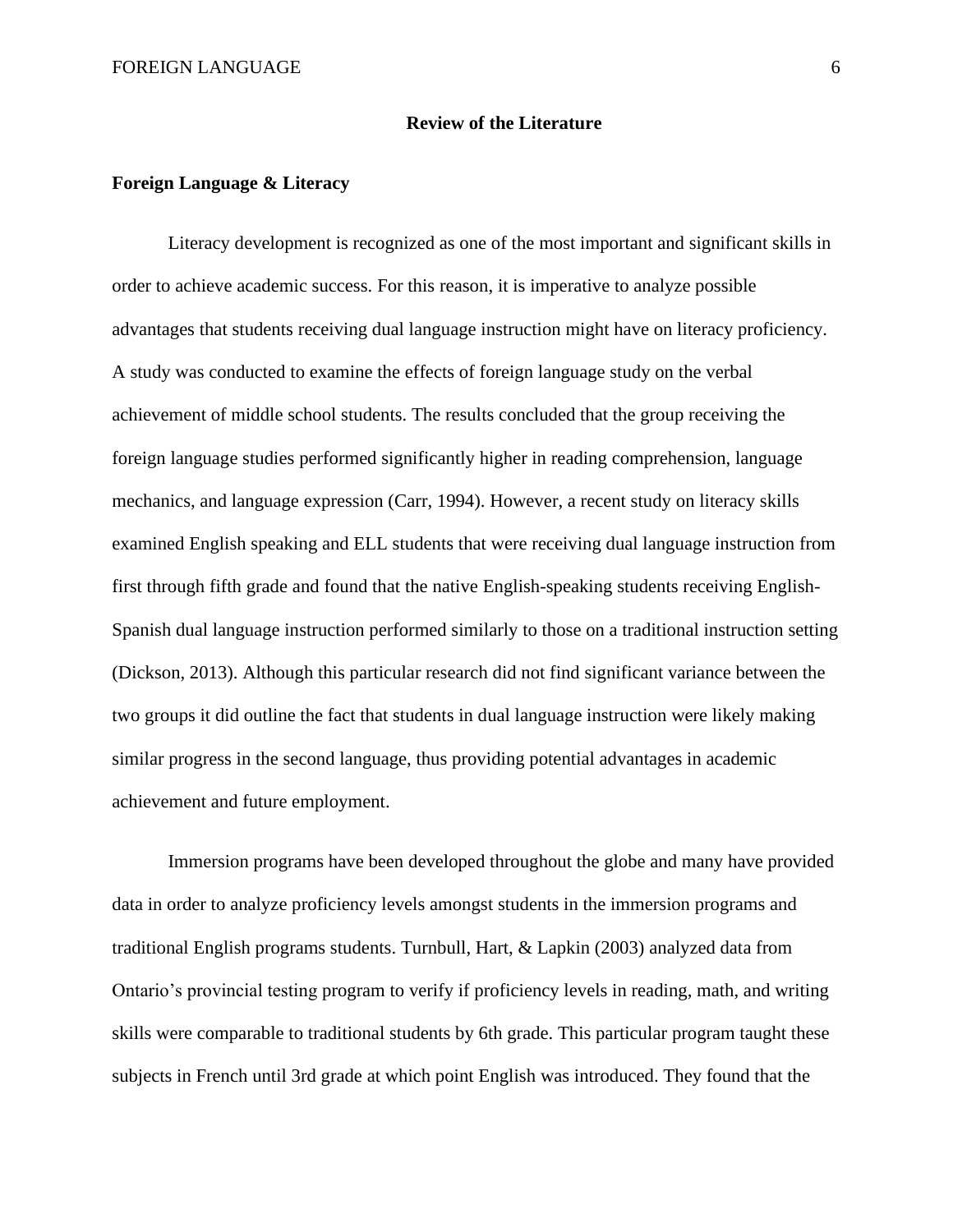absence of English instruction created a gap in proficiency for the immersion students. However, by 6th grade the immersion students closed the gap and were at the same level of performance as the traditional students. Although the results did not confirm a higher level of proficiency, the students in the immersion program gain a second language and maintain proficiency while the non-immersion group did not outperform the immersion group and did not acquire a second language.

In Taiwan they have been implementing English language curriculum but are still failing to have their kids speak fluent English (Tsou, 2011). In this study the researcher Tsou (2011) incorporated the Reading Theater curriculum. This program is an activity were readers take turns acting out and reading lines from a script on the target language. It is like the students are doing a play but they are actually learning a second language. This curriculum is also used when children are just learning how to read. It is a fun way to incorporate reading into the curriculum without the students losing interest in what they are doing. The results revealed that Reading Theater increased reading accuracy, reading fluency and writing in both languages (Tsou, 2011). This is yet another indication that literacy could be affected by age, input frequency, culture and implementation process. Students with dual language abilities, are able to recognize more cognitive words which also allows them to transition and make connections with these cognitive words. Researchers found that phonological awareness derives from their ability to recognize cognitive words and transition between them. (Comeau, Crmier, Grandmaison & Lacroix, 1999) In their study, Comeau, et al., (1999) found that these dual language abilities were beneficial to their reading and comprehension skills. Their findings identify these advantages were true with English-French students and English-Spanish students. Students are able to make these connections and identifications because the origin and connectedness between the languages.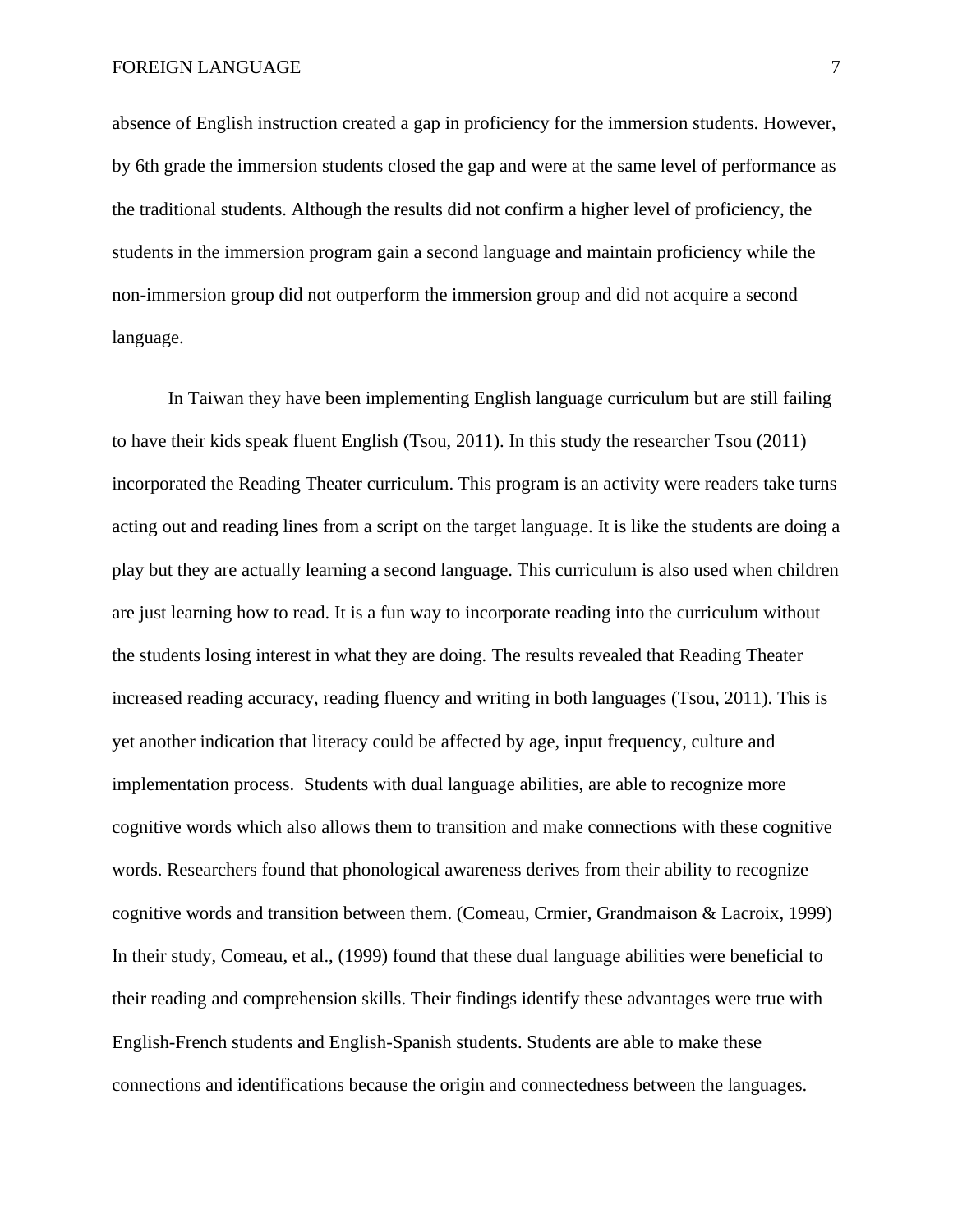Early start language programs have been studied in order to establish proficiency levels between students that began their foreign language instruction in kindergarten versus students that did not start until they were in fifth grade. Dominguez  $\&$  Pessoa (2005) studied the linguistic performance of both groups to determine proficiency levels and advantages of an early start. The students that began their instruction in kindergarten out performed their peers that did not begin their instructions until they were in the fifth grade. The early start group reached levels of Novice Low to Intermediate High. The late start group did not surpass a score of Novice High. Overall the early start group reached higher proficiency and outperformed their late start peers on oral communication tasks (Dominguez & Pessoa, 2005).

Additionally, a study was conducted at the preschool level to identify the effects of bilingual instruction on the growth of English phonological awareness and literacy (Durán, Roseth, Hoffman & Robertshaw, 2013). A three-year longitudinal, experimental-control study involving 31 Spanish-speaking preschoolers was conducted by Durán, et al., (2013) in order to measure their receptive and expressive language and phonological awareness skills. The group was randomly assigned, one group received instruction in a transitional bilingual education classroom while the other was in a traditional English classroom. After the two-year study was concluded, results revealed that the experimental group in the transitional bilingual education classroom increased their Spanish language, literacy in their vocabulary, and letter word recognition. These students also tested significantly higher on the letter word identification test. There was no significant improvement in the group that was assigned to the traditional English only classroom. Additionally, a Measure of Academic Progress (MAP) assessment was administered at the end of the year in order to measure these student's growth in mathematics and reading. Almost half of the experimental group receiving transitional bilingual education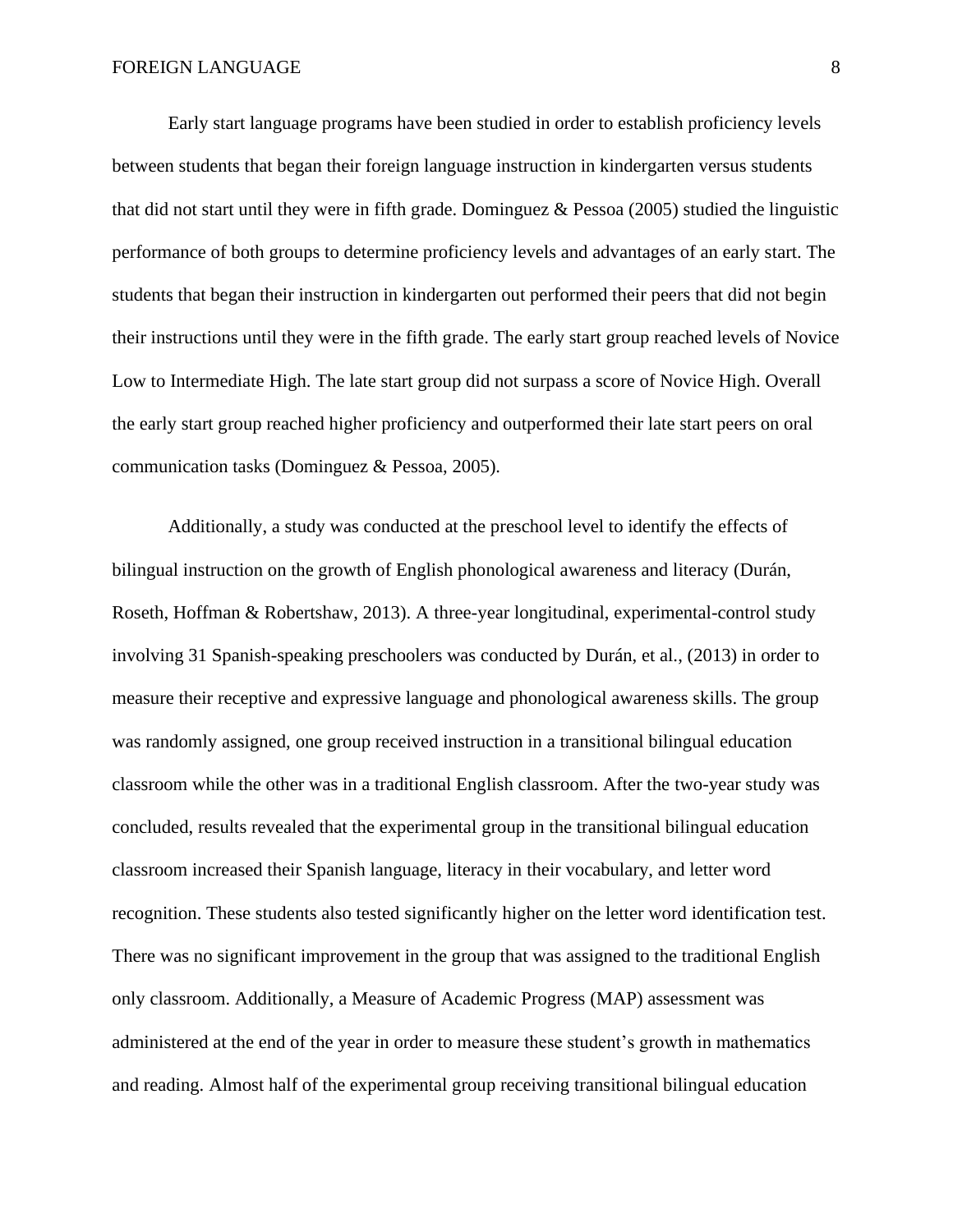scored above the proficient level, while only a small percentage of the English only preschool group scored above proficiency level (Durán, Roseth, Hoffman & Robertshaw, 2013).

#### **Cognitive Advantages**

Previous work has shown that bilingual children, compared to their monolingual peers, had better problem-solving and critical thinking skills, more creativity, improved memory, better multi-tasking abilities, and better flexibility of mind (Barac & Bialystok, 2011). A study on bilingual children between the ages of 5 and 8 revealed that 2 languages forces the child to develop particular coping strategies which in some ways accelerate cognitive development (Ben-Zeev, 1977). This study also showed that bilinguals showed more advanced processing of verbal material, more discriminating perceptual distinctions, more propensity to search for structure in perceptual situations, and more capacity to reorganize their perceptions in response to feedback. Based on the constant need to process two languages, bilinguals gain an advantage on non-verbal executive control tasks compared to their monolingual counterparts. Due to the constant manage of which language to engage, it requires them to use attentional processes to operate on linguistic forms. When the brain solicits higher control processes to execute metalinguistic tasks the superior non-verbal executive control allows bilingual children to compensate for their weaker linguistic knowledge (Friesen & Bialystok 2012).

More simply stated, bilingual children may possess some advantages with metalinguistic skills and awareness. Metalinguistic skills start to develop at an early age, some suggest that children as young as 3 years old have the ability to develop strong metalinguistic skills (Finestack, 2014). Bilingual children may learn to monitor their own utterances and begin to repair their breakdowns in communication better and faster than monolingual children in parts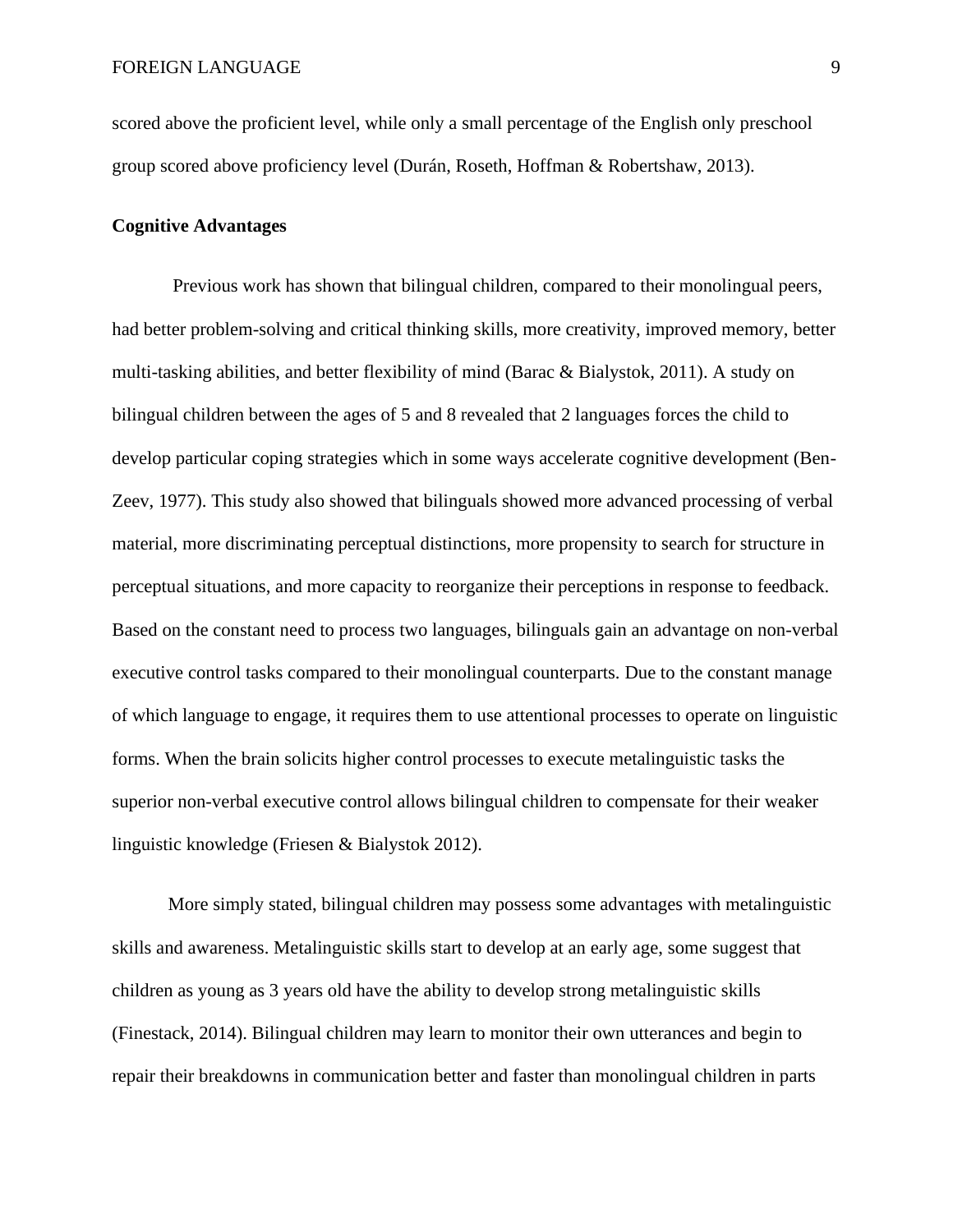due to their superior non-verbal executive controls. These are the same advantages that allow bilingual children or children that are exposed to multiple languages the ability to process communication beyond the content.

In a study conducted by psychologists Bialystok and Martin-Rhee (2004) bilingual and monolingual students were asked to take part in a sorting puzzle. There were several blue circles and red squares displayed on a computer. The preschoolers were asked to sort them into corresponding baskets. First, they were asked to sort by color and then by shapes. The first task was relatively simple as matching the colors did not required as much executive function. Both groups performed this task at a similar pace with similar results. However, the second task required more critical thinking because the shapes had to be match with conflicting colors. In this task the bilingual students outperformed the monolingual students. The results combined with previous studies and brain scans showed that the bilingual students had more gray matter in the region of the brain that involved executive function (Li, Legault, & Litcofsky, 2014) The brains constant movement between languages increase executive functions which allow for better multi-tasking, and attention focusing. In the case of bilingual children, the brain has the ability to identify words from a larger pool and then assign it to a specific language, this function increases their ability to pay attention, focus and bounce between activities better then monolingual students. Their auditory system activates regardless of which language is heard. This constant process of switching back and forth allow Bilingual people to perform better on tasks that require conflict management (Marian & Shook, 2012).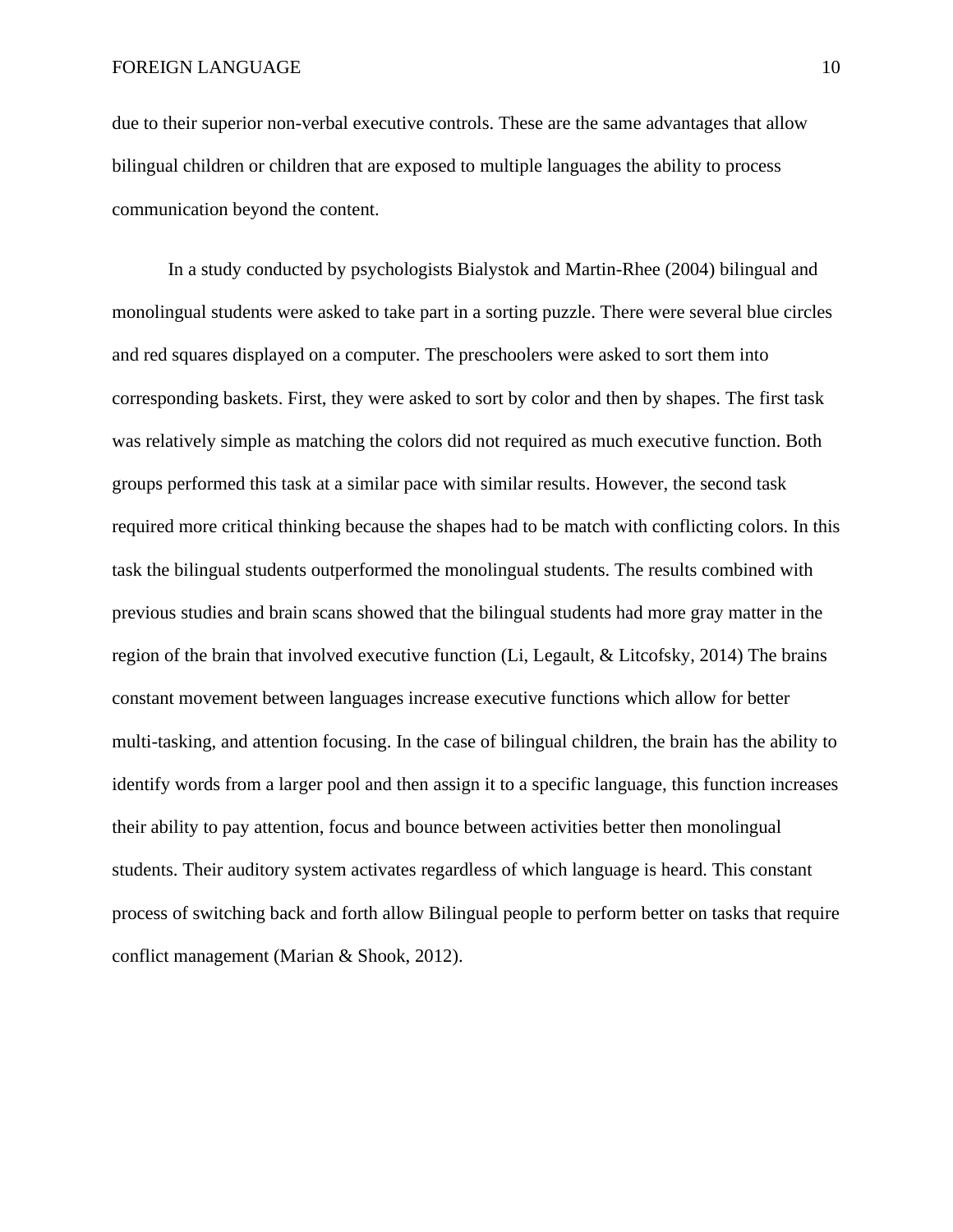**Brain health.** Recent technological advances have ignited the interest of researchers on the neuroplasticity as a function of second language learning and how the anatomy of the human brain changes as a result of this learning. The more you learn the more that the brain works and processes the information that you are taking in. When you are learning a new language, your brain is working to understand what you are processing. Once the language has been learned then it will not only process the language in your first language but it will also process it in the second language. A study conducted by Li, Legault & Litcofsky (2014) reviewed evidence that was consistent with structural neuroplasticity, the changes observed included increased gray matter (GM) density and white matter (WM) integrity.

In addition to neuroplastic, the concept of cognitive reserve was also researched. Research showed that bilingualism can protect against cognitive decline, which led to the discussion of recent evidence that bilingualism is associated with a delay in the onset of symptoms of dementia (Bialystok, Craik & Luk, 2012) Lateralization of the brain was also researched by Scovel (2000) it was suggested that additional cognitive advantages are prevalent in early language learners. Lateralization of the brain concludes around the same time as puberty, this reverts back to the critical period hypothesis (CPH). No linguistic research would be complete without the mention of CPH. This research revealed additional evidence that adult language learners are at a disadvantage when it comes to learning a second language. This is especially true when talking about proper pronunciation once the brain has lateralized. Reinforcing the argument that younger learners (prior to puberty) have a linguistic advantage in regards to their oral communication skills in the target language.

Recent studies suggest that bilingualism benefits extend beyond communication and cultural intelligence (Bak, Nissan, Allerhand, & Deary, 2014). In this study the researchers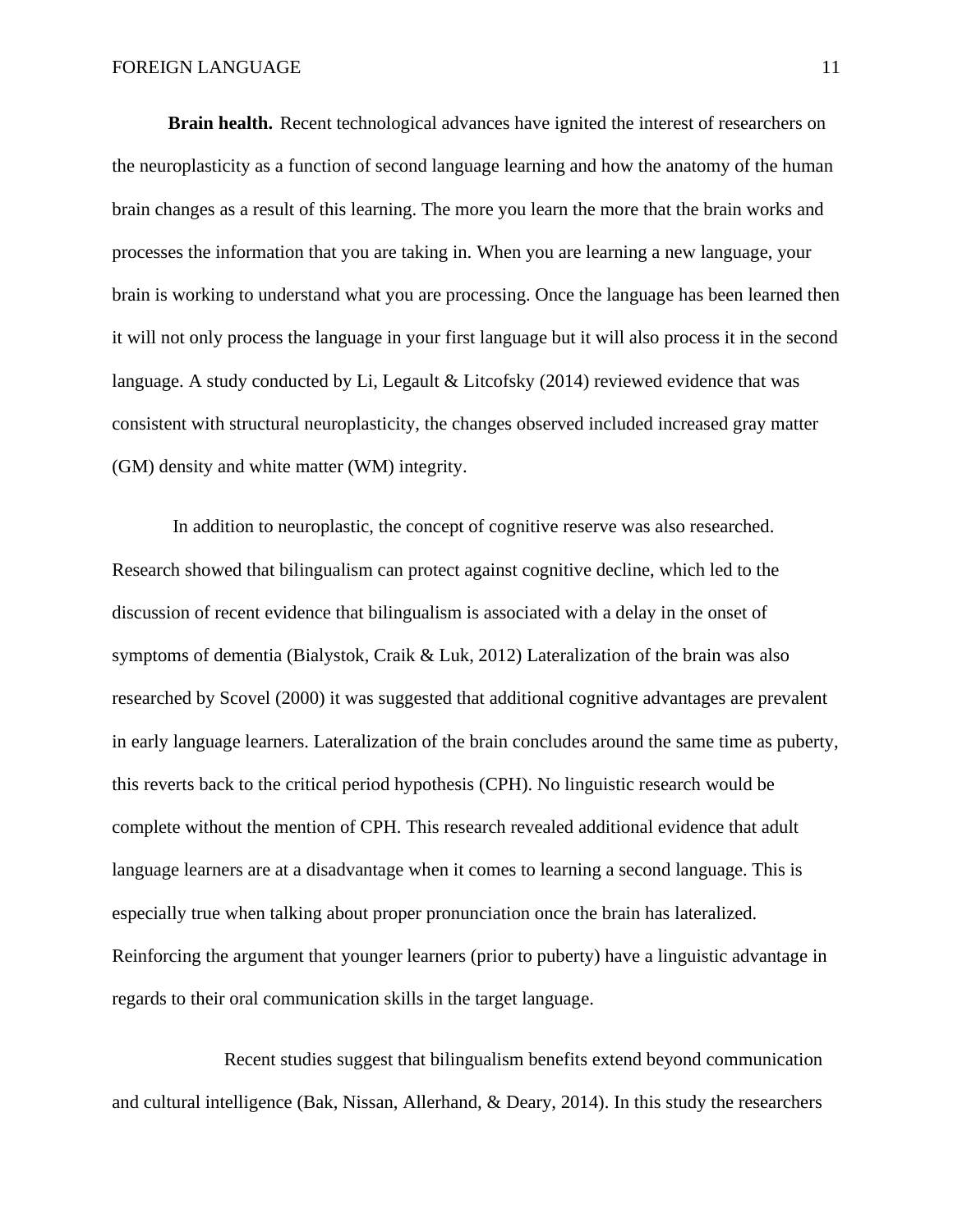tested 1,091 participants in the first part of this study. Their first test was conducted in 1947 when the participants were 11 years old. Between 2008 and 2010 they conducted a second test, this time only 866 participants returned. In the questionnaire, one of the questions was weather or not they learned a second language, at what age, and how much they utilized it. The participants classified as bilinguals were does that could communicate in the second language. Out of the 866 that returned for the second assessment, 262 reported that they learned a language other than English. The results suggest that bilingualism has a positive effect against age related cognitive decline. Although, there were no significant differences amongst those who learned it at an earlier age, the majority of the participants learned the second language before the age of 18. The positive effects, included higher baseline cognitive abilities, most significantly their general intelligence and reading. In addition to improving later-life cognition, the results also suggest possible delays on the onset of dementia (Bak, Nissan, Allerhand, & Deary, 2014).

Although the above study did not find a significant difference on the effects between those who learned the language at an early age versus the ones that did. The participants were only categorized as bilinguals if they were able to sustain a conversation in the second language. As reflected on previous studies, individuals are more likely to achieve bilingualism if they are exposed to the language at an earlier age. Thus, the recommendation for early exposure and instruction of foreign language at the elementary level.

#### **Linguistic Progress**

Age based language acquisition studies date back to the 1950's when Penfield suggested that the best time to learn a second language was between the ages of 4 and 10. Puberty also became a cutoff for learning a second language as Lenneberg (1967), linked language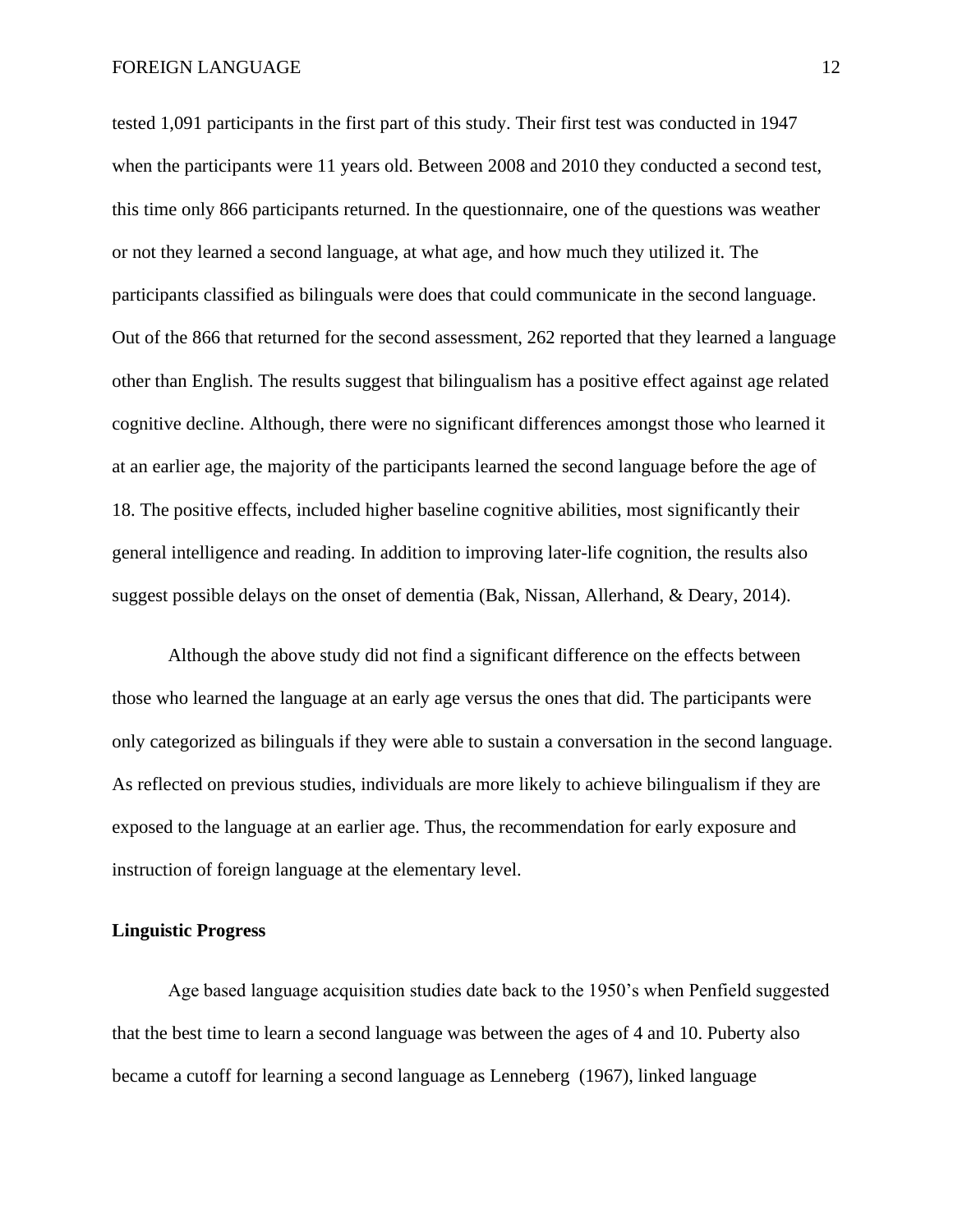acquisition and the rapid growth of nerve connections, which ceases at puberty. In the following years many more studies were conducted on the process of language acquisition. There was a lot of controversy about whether or not language acquisition was possible after puberty and if the age influences the ability to reach native-like levels of proficiency. Many of the research during the 1970's led to the realization that adults proceed through early stages of syntactic and morphological development faster than children as long as the time and exposure are held constant. In early stages of syntactic and morphological development were time and exposure are held constant, older children acquire faster than younger children. Individuals who are exposed to a second language during childhood, achieve higher second language proficiency and native like mastery than those individuals that start during their adolescence and adulthood years. (Krashen et al., 1979/1982, reprint: 161)

A very important distinction was made by Krashen et al., (1979) about the difference between language attainment and rate. This is important to understand as we examine the benefits of learning a second language at an earlier age. We have to determine what do we want to get out of teaching a second language at an early age. If it is to make faster linguistic progress, then we know that research evidence tells us that older children outperformed younger children. (Barac, Bialystok, Castro, & Sanchez, 2014). This is due to their greater cognitive maturity which helps them with limited input and of explicit instruction. However, if the goal is higher levels of attainment and proficiency. Research shows that older learners are able to learn at a faster rate but although younger learners take a little longer to get going eventually, they get caught up and show higher levels of attainment and proficiency (Krashen et al., 1979/1982, reprint: 161).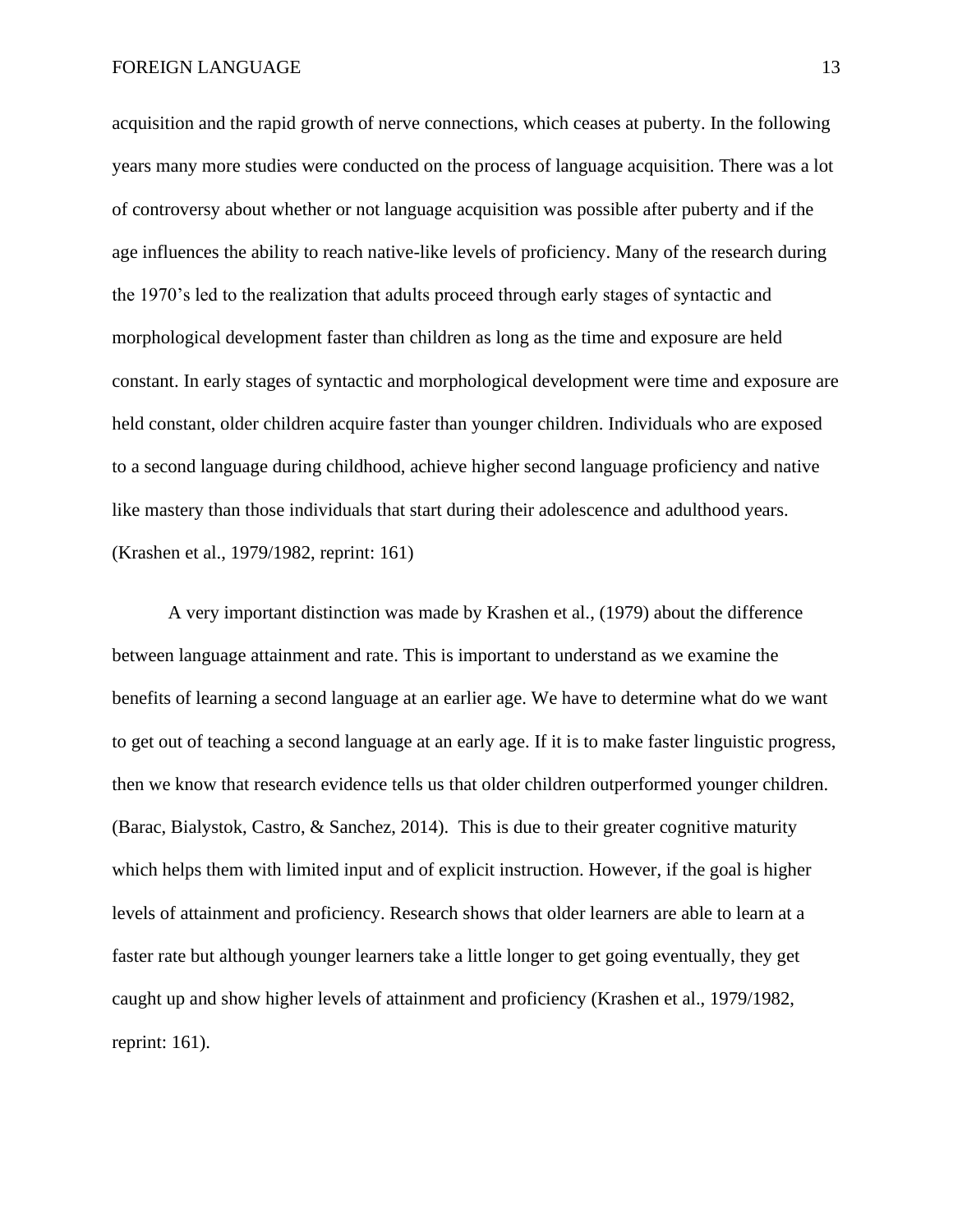In a more recent study by Foster, Bolibaugh, & Kotula (2014) the researchers examined the second language skills of students in the United Kingdom and in Poland who were English learners. It was said that the earlier you learn a language the better because oral communication and comprehension in their second language is better than children who started learning a language in middle school. Also, it was shown that if children learned a second language before the age of twelve years old, they were more familiar with speech patterns than those who started after that age. Normally children who start at an older age are able to become as fluent in the language as those who start at a younger age but they will not understand the language the way the younger learners do (Barac, Bialystok, Castro, & Sanchez, 2014). Not being able to comprehend the reading in writing in the ways that their peers who have started at a younger age do puts the older children at a disadvantage to continue to use the language. They may also not retain as much because they have stopped using the language.

Earlier research (Burstall et al., 1974) has shown that learning a language at an earlier age does not equate to any advantages. A more recent empirical study, reviewed and synthesized 43 studies published in the past 50 years in order to examine the effects of learning a foreign language at an earlier age. The results revealed that there was not sufficient evidence that learning a foreign language at an early age draws any advantages on linguistic proficiency. However, these results were drawn from past experiments. Due to the curriculum of the past it is hard for this study to hold true. The techniques that were used to teach these students the target language were not as efficient as they are now. This is true with not only language but many subjects. It is debated if the implementation of new curriculum, strategies, access to resources, and instruction methods has had an impact on the results drawn from some more recent studies on this subject that have discovered different results. Limitations in many of the past studies have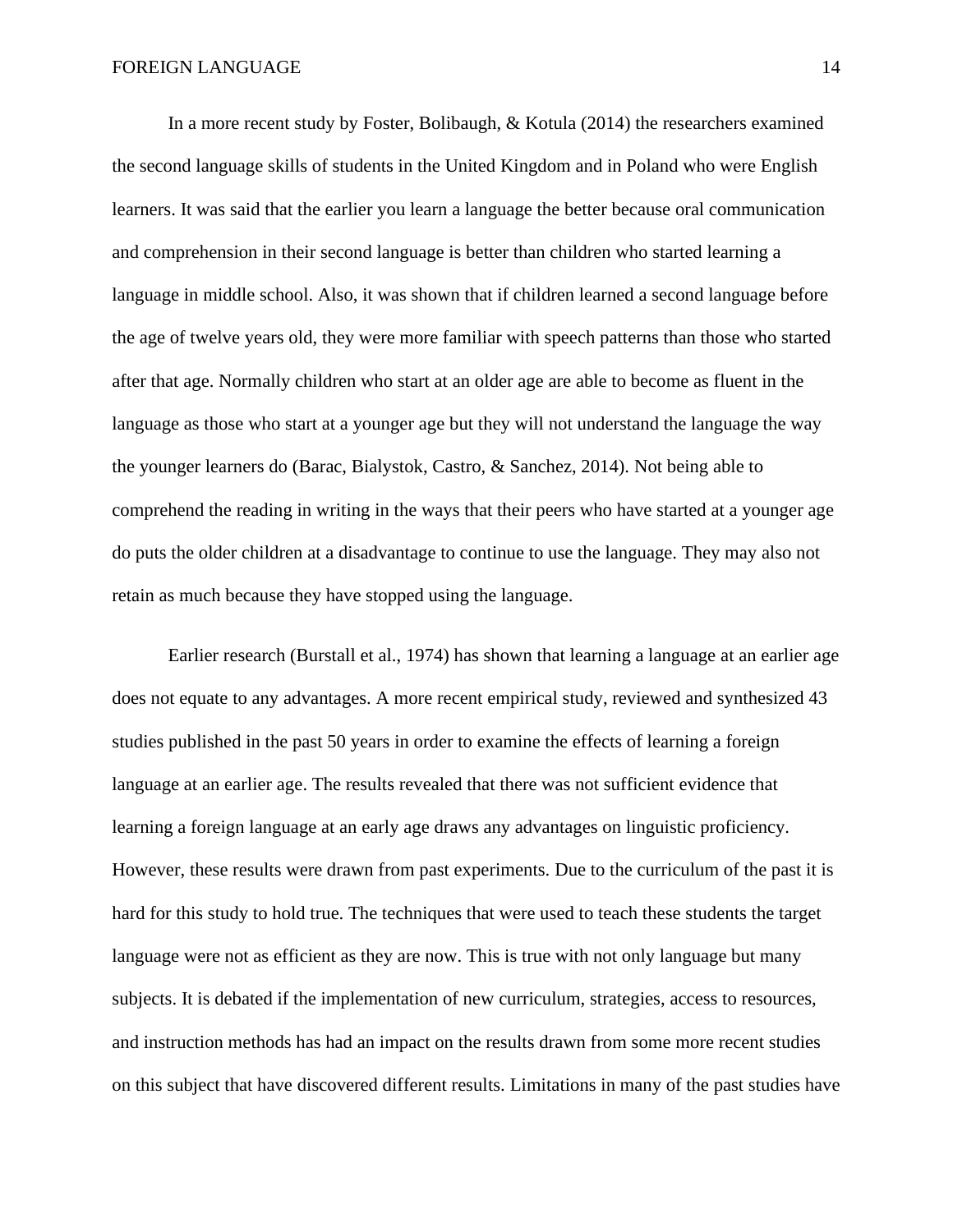led to further examination on the suggested proficiency related benefits of teaching a foreign language at an earlier age.

Researchers Kissau, Adams, & Algozzine (2015) found that there are in fact linguistic advantages to early exposure to a foreign language. In their study quantitative data was collected using ACTFL Assessment of Performance Toward Proficiency in Languages (AAPPL) in order to measure oral proficiency. Additionally, they used an online survey to measure student motivation to learn a foreign language. The study was conducted in a K- 12 Level II private high school. There was a total of 117 students that participated all which were enrolled in a foreign language class including Spanish, Mandarin, French, and/or German. Out of the 117 students a little over half reported that they had completed Level I foreign language instruction in the middle school while the remainder waited until high school to begin their studies. The data collected from the AAPPL combined with the online survey and the interviews were analyzed to address the relationship between oral proficiency and motivation of students who began foreign language instruction at the middle school verses students who began at the high school. The results revealed that students who started their foreign language studies in the middle school had significantly higher levels of motivation to engage in foreign language studies and to continue their studies compared to their peers that started in high school. Furthermore, the students that started earlier were more instrumentally oriented than those who waited until high school to start. The study also revealed that the students who began at an earlier age had higher confidence and less anxiety than those who started later in high school (Kissau, Adams & Algozzine, 2015).

The most significant finding in this study relates to the level of oral proficiency. The finding indicates that and early start in foreign language instruction leads to superior oral proficiency. The data collected provided empirical evidence that to support this claim. The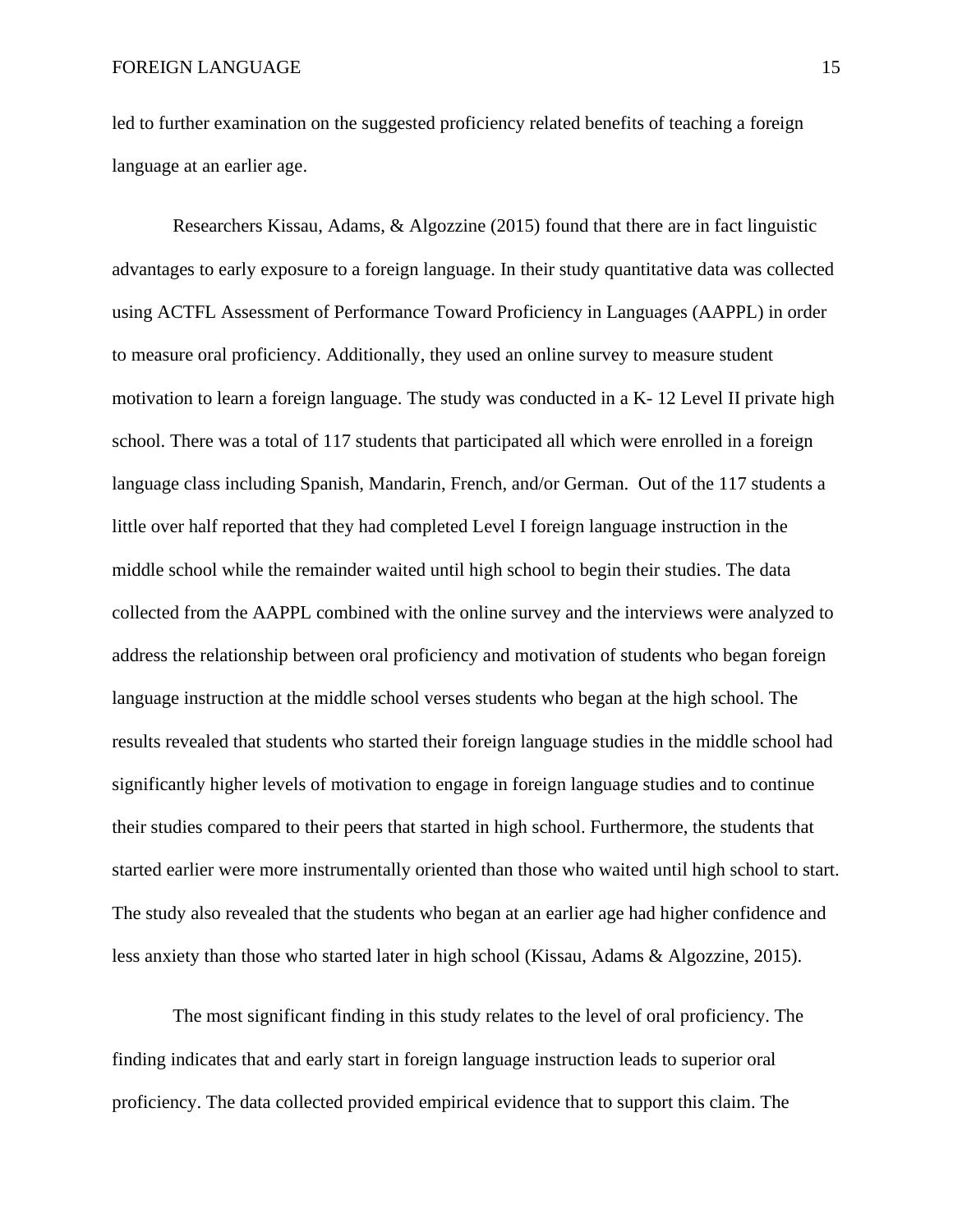students who began in middle school displayed higher confidence in oral communication, higher motivation to further their studies, and they were also more proficient in the target language compared to their peers who started in high school (Kissau, Adams, & Algozzine, 2015). The results for elementary school students are even higher. Elementary students feel even more confidence when they have started a foreign language at such a young age. They feel like they can speak it fluently and they fully understand the language. These finding have confirmed results from prior research conducted by Burstall et al., (1974) and Bolster et al., (2004) which found similar evidence on the benefits of an early-start in foreign language studies resulting in higher motivation and oral proficiency. The evidence and results collected from this study support the hypothesis that students would benefit more from starting foreign language studies at the middle school level verses waiting until high school.

**The critical period hypothesis**. The Critical Period Hypothesis (CPH) is based on the theory that there is a limited period in which one can acquire language at native like proficiency. The theory was first introduced by Penfield  $& \text{Roberts}$  (1959) this hypothesis claims that after this ideal period of linguistic acquisition is past, it becomes more difficult to learn a language. Lenneberg (1967) further explored this theory as he studied the neuroplasticity of the brain during this critical period of language acquisition. This same theory was applied to second language acquisition. Since, age constrains on the outcome of language acquisition have been studied and debated.

One study specifically tested the critical period hypothesis on first and second language acquisition and how age affected one compared to the other (Mayberry & Lock, 2003). In this study they tested the English grammatical abilities of deaf and hearing adults who were exposed to linguistic experience at an early age and another group that did not have linguistic experience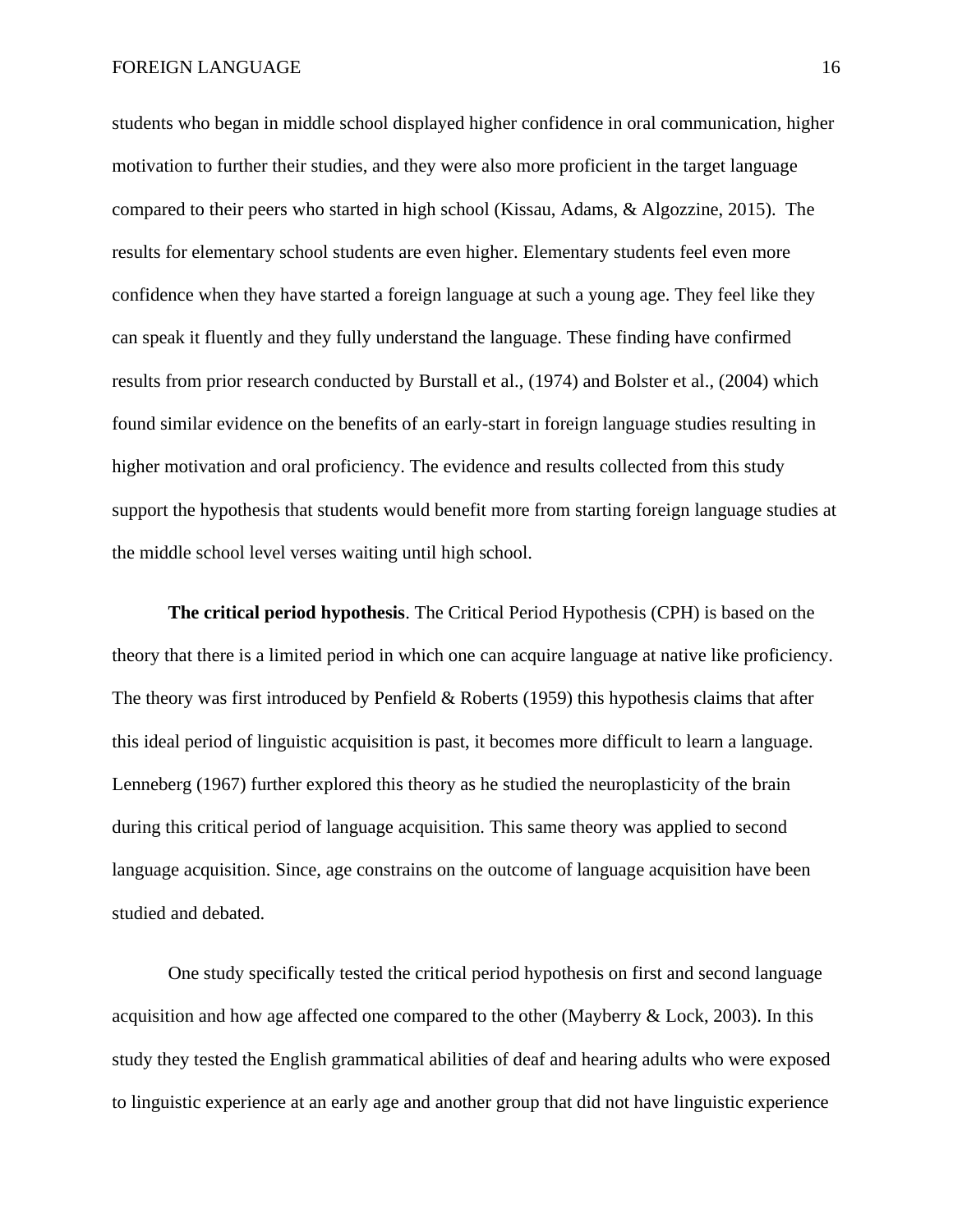at an early age. The findings showed that the adults who were exposed to or acquired a language at an early age performed much higher. They demonstrated native like proficiency on a second language. The adults that had no experience or early exposure to language performed much lower (Mayberry & Lock, 2003). These results indicate that exposure to language during the early stages of development can have a significant effect on the ability to learn a language.

An important aspect of The Critical Period Hypothesis (CPH) to keep in mind is outlined by Gürsoy (2011) is the implication of current foreign language practices. Previous research has been mainly focused on the introduction of L1 and L2 at an early age as well as comparing early learners and adult learners. Very little attention has been given to the implication of age content specific instruction in the language acquisition process. In this study Gürsoy (2011) reconsidered the *Critical Period Hypotheis* by analyzing neurolinguistic, cognitive and effective arguments that focused on children and adults. Special consideration was taken on the implications of CPH and current teaching practices. The results cumulated to different factors, motivation, and purpose as key influences in the language acquisition process. As it relates to early exposure Gürsoy (2011) recognizes that it develops positive feelings toward different people and their cultures. This prompts opportunities to gain a better understanding, awareness, and acceptance of differences. Ultimately leading to a positive attitude toward learning the language.

Purpose became a big determining factor in the process of acquiring a new language. Gürsoy (2011) argues that aside from cognitive abilities the difference between children, adolescents and adults learning a language comes down to purpose. Younger children and adolescents typically do not have a specific purpose to learn a second language other than school requirements. Since children do not develop abstract thinking until at a later age it is important to develop teaching strategies that emphasize the importance of learning a language and how it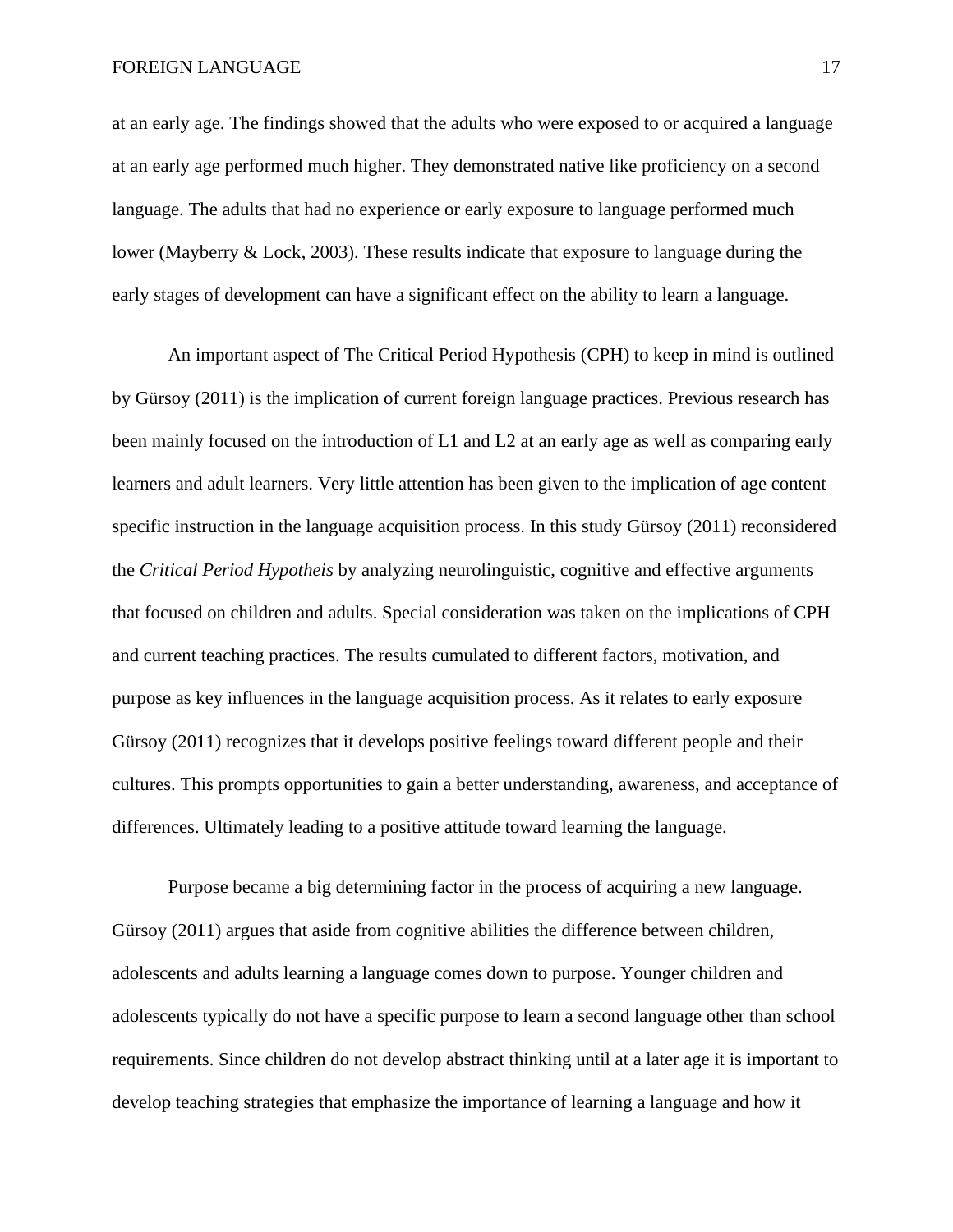relates to them and their age while keeping the lessons within their cognitive abilities (Ellis, 1989) Furthermore, Piaget's theory states that children attain knowledge while working in an environment that facilitates the target language. The child's ability to learn and make sense of things hinge on their overall life experiences (Cameron, 2001). Gürsoy, (2011) recognizes the insights that CPH studies have provided in the process of language acquisition and the implications of age. However, he also emphasized that the relevance of learning context, affective factors, and reasons for learning languages have a significant influence on the success of acquiring a language.

Penfield & Robert (1959) along with Lenneberg (1967) established theories that have stood the test of time as they remain the most reductionist amongst SLA. Based on their research children who suffered impairment before puberty where able to fully recover in comparison with adults who suffer impairment during adulthood and were not able to fully regain verbal abilities (Penfield & Roberts, 1959). These researchers both believe that children have a neurological advantage when it comes to learning a language and the cutoff age or period to learn a language without an accent and at is highest proficiency is before puberty. This is mainly based on the fact that the brain loses plasticity around the age of puberty. At this point the brain becomes rigid and the ability of adaptation and reorganization drastically diminish. These findings along with current findings reinforce the idea that foreign language should be at the elementary level in order to increase proficiency and language attainment.

#### **Age Implications on Grammar Attainment**

Native language speakers generally acquire language in a natural cultural setting in a rich linguistic input environment. According to ZhonggangGao (2001) adolescent or adults cannot learn a second language as they do their native language because of the environment in which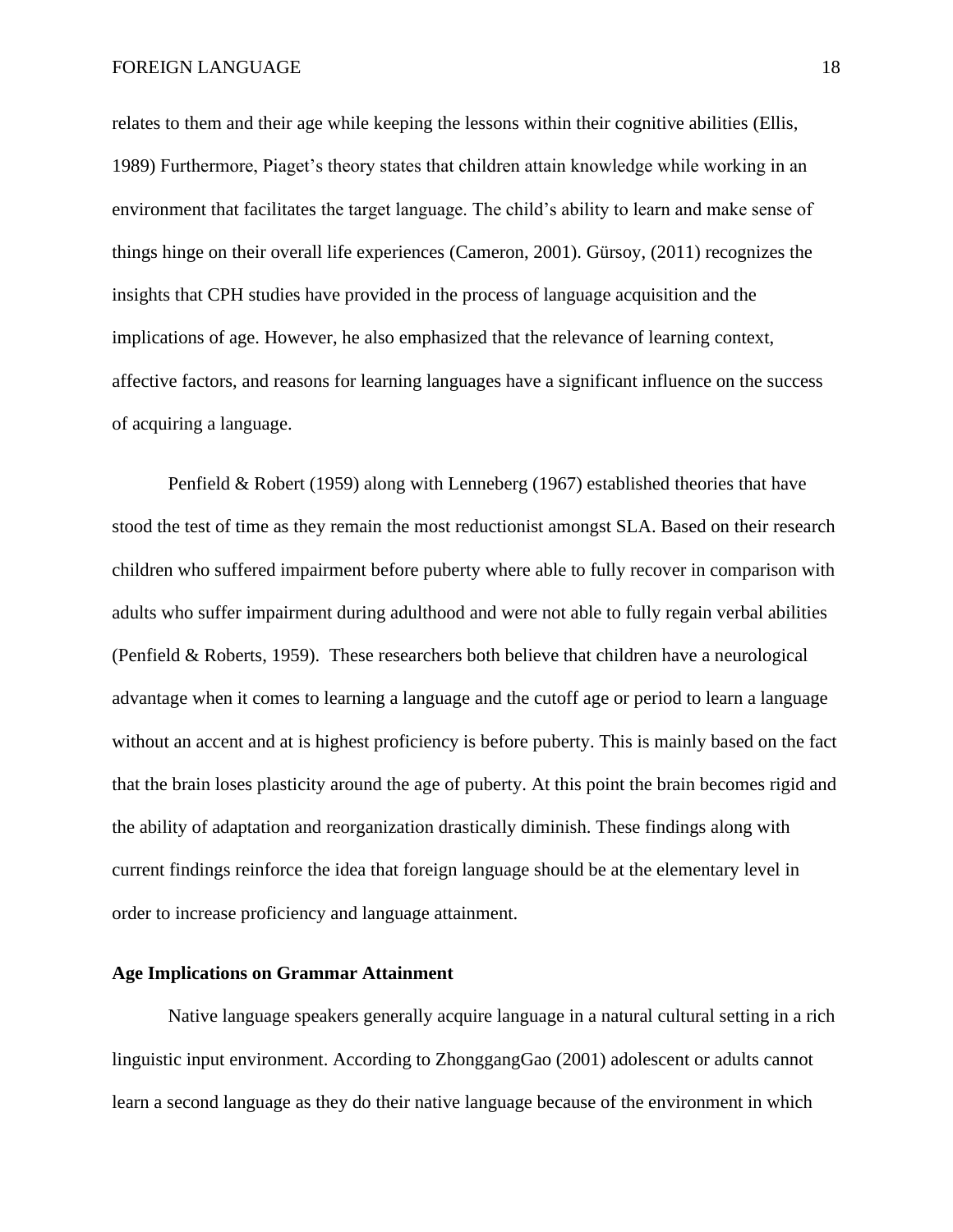their native language is learned. In addition to the ideal environment and high levels of natural input, native languages are learned at an early age. It has been established that the process of learning a first language and a second language are very similar, however, the brain changes drastically as we measure making acquisition and retainment less likely. Native-like mastery is very difficult and very unlikely to happen after we have reached puberty because by this point the brain has lost its plasticity and the functions of various parts of the brain cannot be rearranged (ZhonggangGao, 2001)**.** 

The effects of late second language acquisition on speech comprehension by Germans who migrated to the US and Americans that migrated to Germany were analyzed in a study conducted by researchers Scherag, Demuth, Rösler, Neville, & Röder (2004). They concluded that syntactic processing functions and lexical access may be limited by maturation. These results correspond with earlier critical period hypothesis. In their study they found that the American English speakers who learned German as adults were disadvantaged on certain grammatical tasks. However, their lexical tasks were comparable to native levels. (Scherag et al., 2004)

#### **Cultural and Social Enrichment**

**Diversity assimilation.** With an ever-growing diverse population and as a multicultural nation it is imperative for our students to learn about cultural differences, languages, religions, ethnicities, and for them to welcome these differences. Children will be more knowledgeable of the children and who they are working with in school if they can better understand their cultures. This will help our school grow a stronger bond with one another. Understanding more cultures than just their own is significant in building relationship and learning to empathize with another person. According to Brown (1994) children who started studying a foreign language in fourth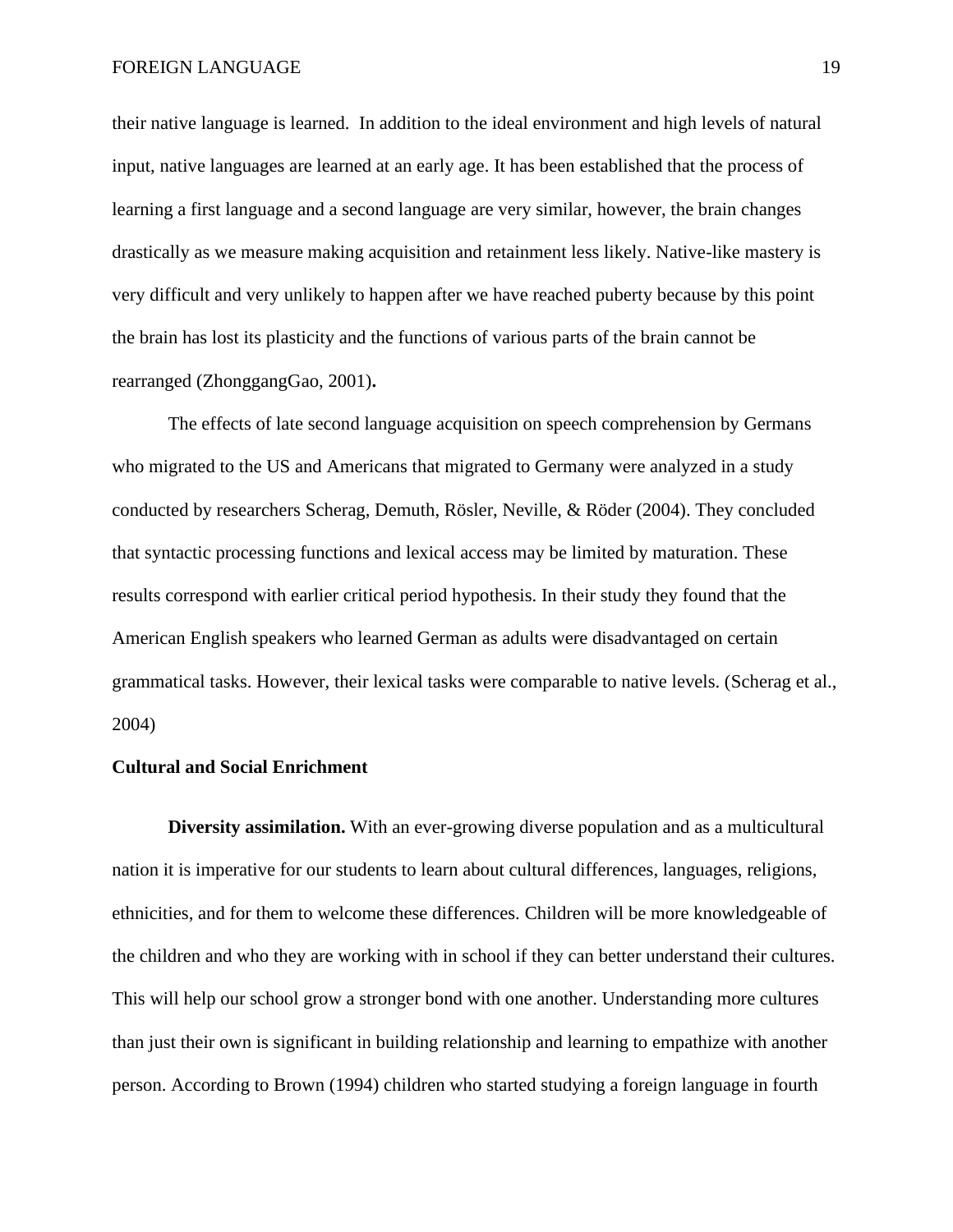grade did significantly better in reading, writing, speaking, and listening skills then students that started taking a foreign language in seventh grade. More importantly, these students were exposed to language, history, culture and diversity at an earlier age which according to Brown can help reduce the chance of racism, prejudice, and injustice. Students that are exposed to foreign language and cultural differences at an early age are able to have a better understanding and value for different cultures, customs and be more accepting of the overall differences amongst people. In this article Brown discusses some of the historical events that have led to a slower implementation of foreign language programs in the United States. He discussed that in early civilization it was believed that immigrants would use their language to gain power. As a result, language restrictions were enforced in boarding schools were children were not able to speak in their native language. Instead they were force to only speak in English.

**Empathy.** Beyond the common noticeable advantages of being bilingual are hidden social abilities as outlined by Kinsler (2016) on her article in the New York Times. In this article she talks about social experiences that enhance the ability to take the perspective of other. Bilingual children or children that have been exposed to a second language demonstrate an advantage in understanding and taking others perspective (Fan, Liberman, Keysar, & Kinzler, 2015). In their research they found that even if the children did not become proficient in the language the exposure alone developed communicative advantages. As children may learn to monitor their own utterances, they also learn to interpret others utterance beyond the content of the conversation which allows them to consider perspective and feelings, thus boosting empathy. Furthermore, in there finding Fan, Liberman, Keysar and Kinzler (2015) found that multilingual exposure developed communication skills. Effective communication requires perspective-taking skills which bilingual children or children exposed to multiple languages possess. If these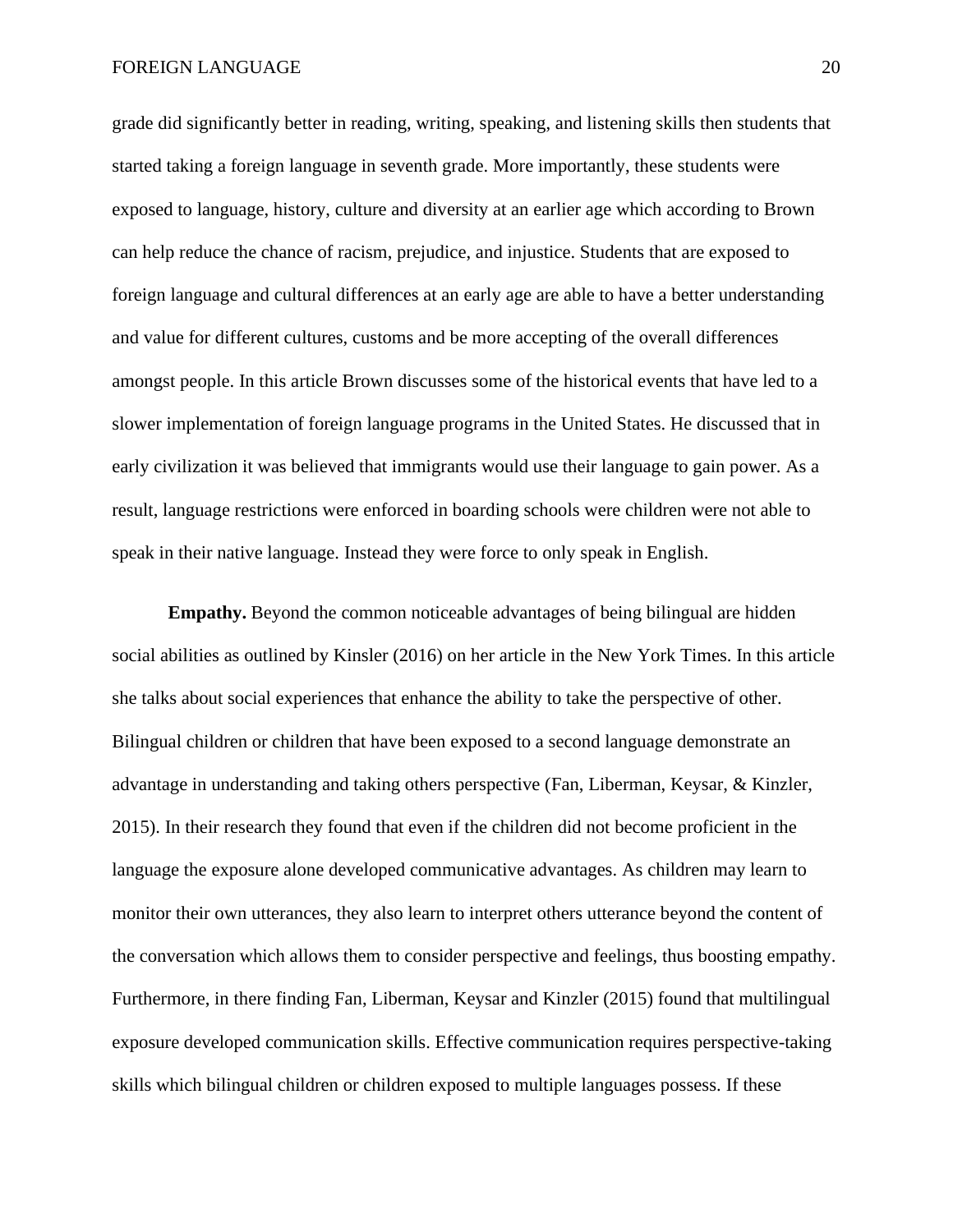children are able to effectively communicate this will help them be more successful in life. Communication is a skill that you need in everything you do and bilingual children are able to communicate with one another by truly understanding and empathizing with each other.

A study investigated the link between bilingualism, Theory of Mind and empathy among 240 monolingual and bilingual. This researcher Javor (2016) believed that early exposure to a second language combined with greater inhibitory control gave bilinguals better theory of mind capabilities as well as better empathic skills. The results from the study confirmed their hypothesis. The exposure to a second language generates better empathic skills. (Javor, 2016). If a child has better empathy skills this can improve schools by helping children understand where their peers are coming from when they have an argument or disagreement. Empathy is also a life skill that is sometimes not learned by all, and it can take years to master. Having empathy for a child at such a young age will help these students be more successful.

Our society is influenced and dominated by differences of socioeconomic standing, race, and religion. Our schools are also affected by these differences, socially, academically and emotionally. Now more than ever is the skill of empathy desperately needed. As affirmed by Javor (2016) early exposure to second language combined with greater inhibitory control gave bilinguals better theory of mind capabilities as well as better empathic skills. These skills have a significant effect in the learning process throughout all phases of education. Its relationship to motivation and achievement has a great impact on the culture of our schools and the future of societal norms. If any, this should be motivation enough to implement foreign language programs at an early age.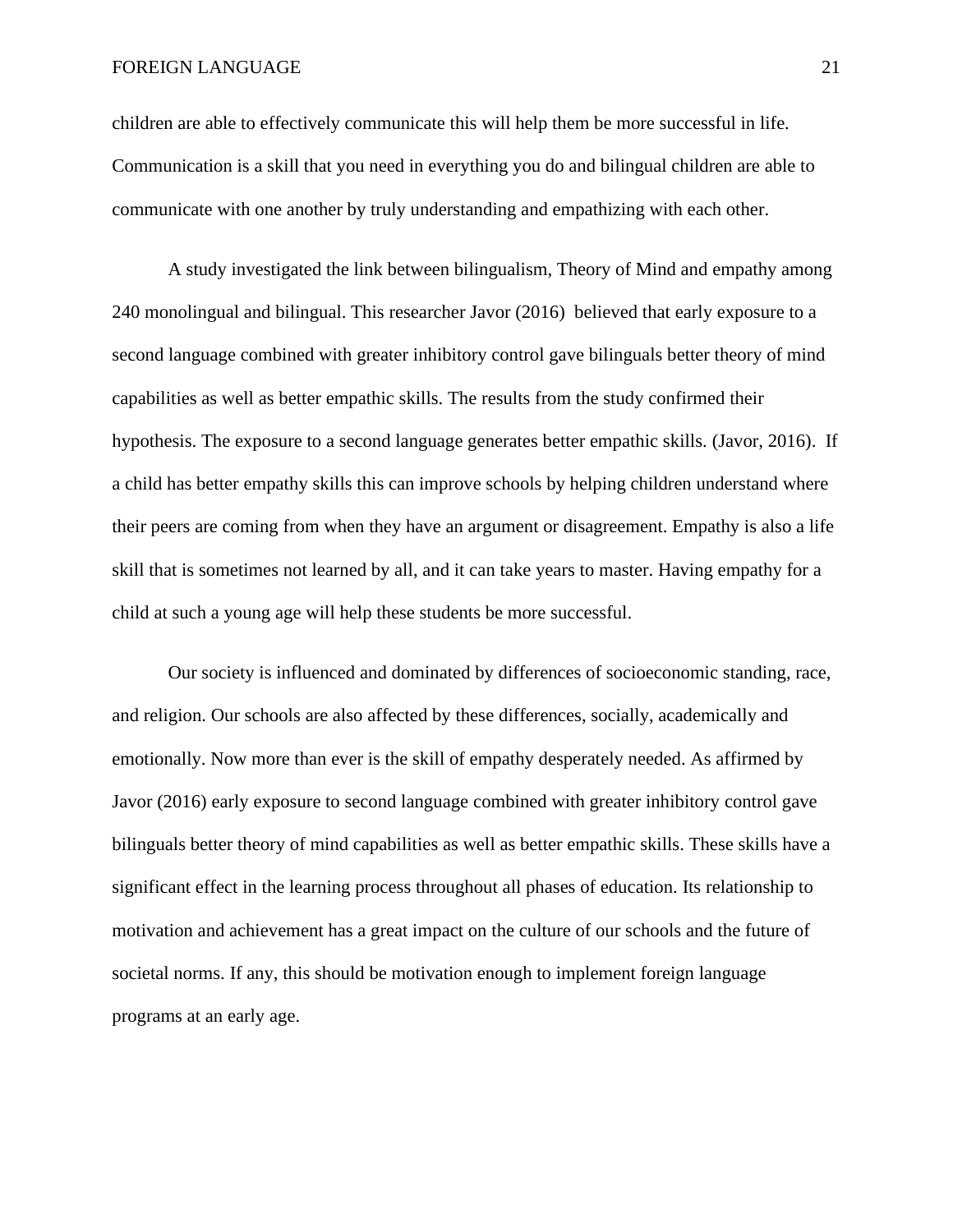**Consciousness and egocentrism.** As children get older, they become more aware of their surroundings and how these surroundings assimilate to who they are (Enright, Shukla, & Lapsley, 1980). This is important to know when you are working with different cultures and communities. When you are young you may not be aware of your surroundings as much as someone who has been exposed to different cultures and different languages. Acceptance becomes a prevalent issue in adolescence, and as they get older, they become more egocentric (Bester, 2013).

A study conducted by Bester (2013) found that egocentrism increased as children got older specifically coming into adolescence. They also found that egocentrism had a significant effect on academic achievement. A high school student is more likely going to be concerned with his/her image and how he/she will be perceived. If they are in a foreign language class, they might be worried about how they will be judge by their peers. This can also go the other way because if they have a friend who is from the culture of the foreign language that they are taking, they may take this class to fit in with that friend. If students in high school want to fit in with their peers they will do what it takes. If taking a foreign language so they can look cool around their friends will help them that would be a reason to take the class. The effects of peer pressure and trying to fit in in middle school and high school can be tough. This level of pressure can have a negative effect in the motivation behind wanting to learn a second language and how far the student is willing to pursue learning a new language. In his study Bester (2013) analyzed 319 students that range form grades 8-12. A questionnaire was utilized to measure egocentrism in a learning context. The findings revealed that Grade 12 learners are more inclined to egocentric behavior in a learning context compared to learners in Grade 8 and 9 (Bester, 2013).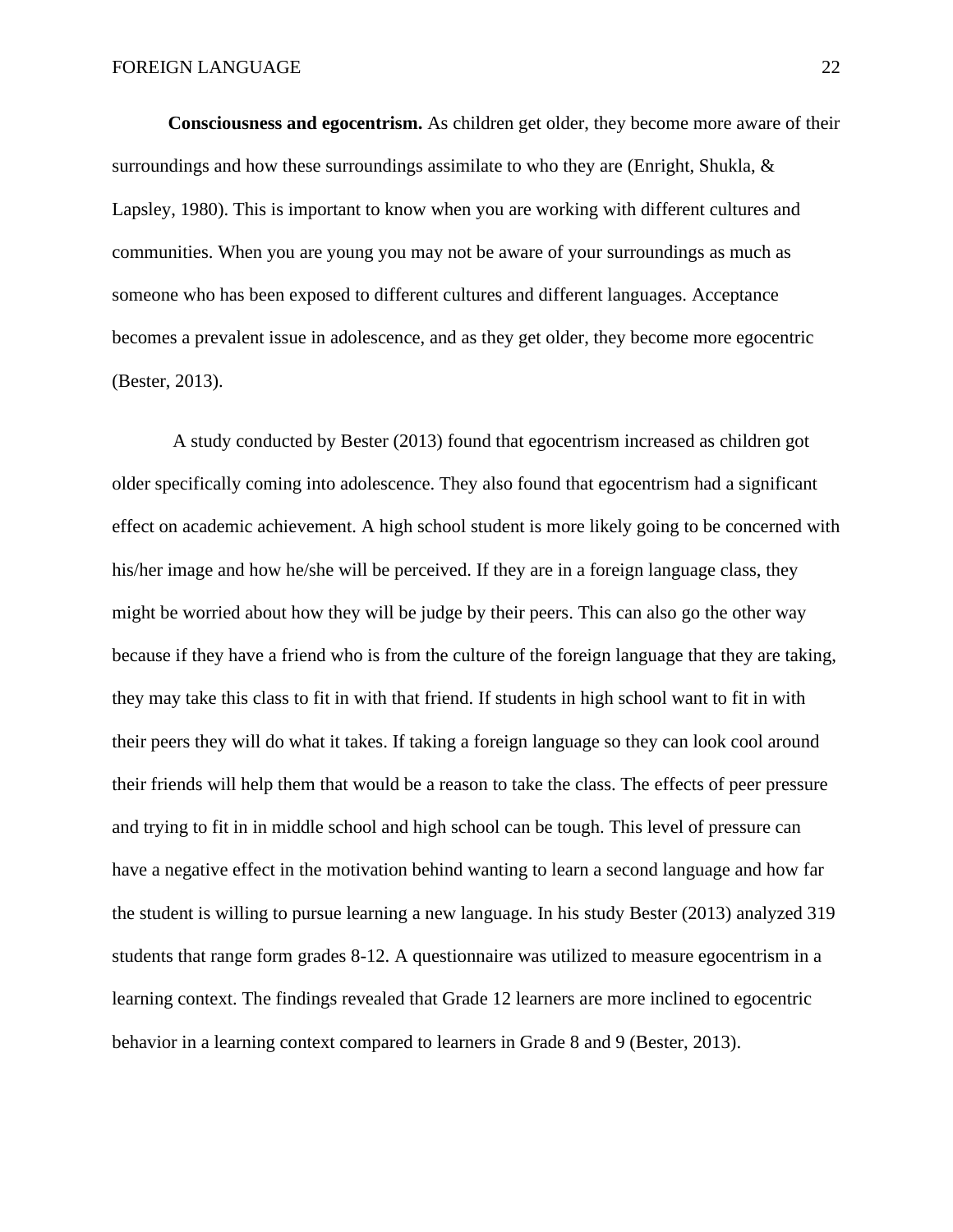Based on the findings it could be argue that younger learners are more likely to stay motivated, push themselves, and have a positive attitude towards learning a new language. While high school students might be less motivated, and distracted as they are much more selfconscious and are affected by outside influences and perceptions of other peers (Bester, 2013). High school students are some times less motivated because of the life stage that they are going through. They don't feel like school truly matters at that point in time because of all the pressures that they are facing. It is better for learners to be at a younger age because they are not facing the pressures of adolescence. Younger learners are not trying to fit in with their peers so they will be more motivated to learn new languages. They may also feel more connected to the peers that are around them and in their class. This will also help students whose first language is not English because other students will be able to learn more about her culture. They will feel like they are more of a part of that school because they feel like they can be themselves when it comes to their culture. Many times, people who come from different backgrounds feel like they have to turn their difference or culture off. They want to fit in with their peers so they try to be someone they are not. If children are learning about the culture of those students, they will be able to embrace their differences and help other students learn more about the culture.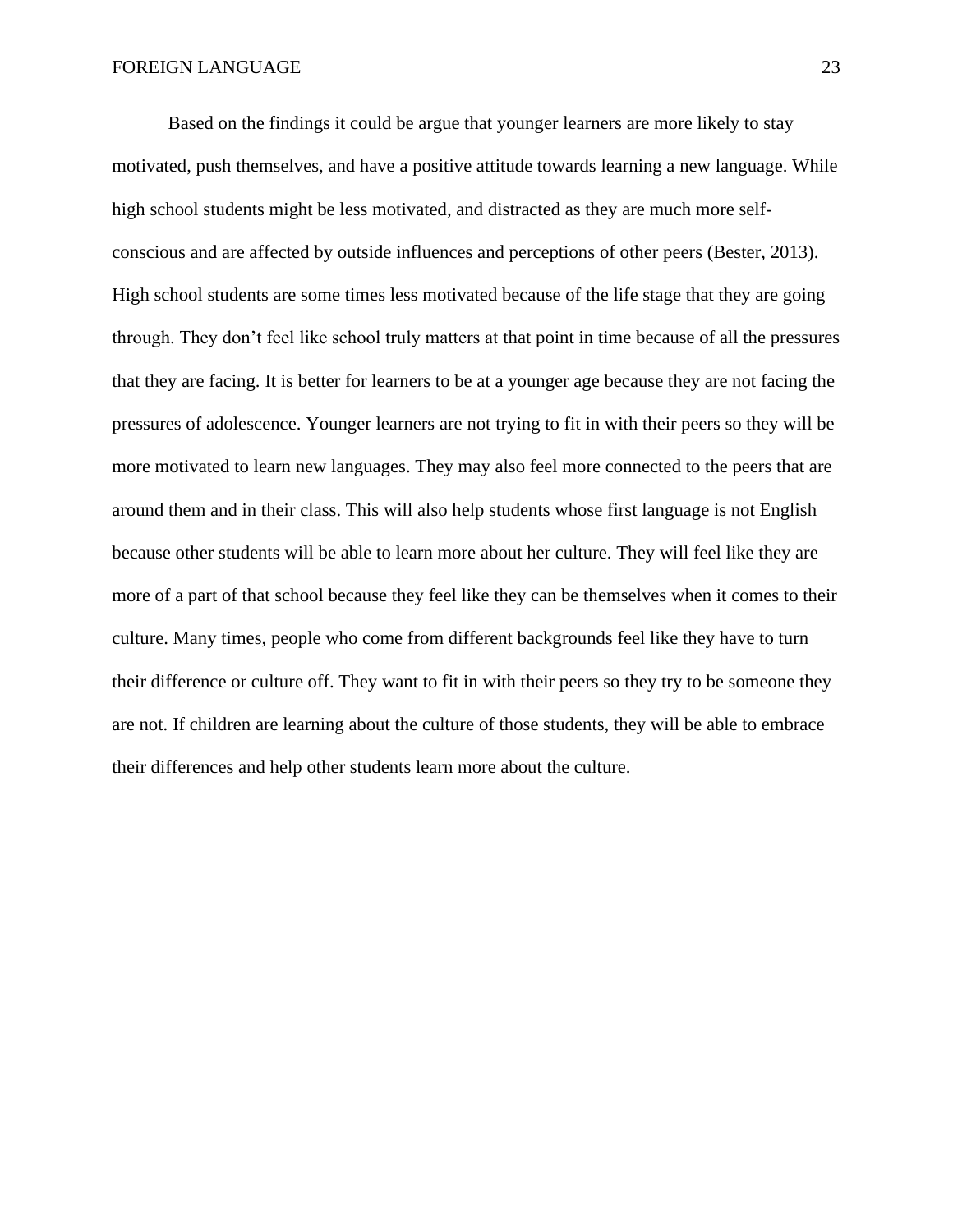#### **Analysis**

In the process of analyzing if efforts towards teaching a foreign language should be placed at the middle school level, additional data from the General Social Survey (GSS) was reviewed. As stated in the introduction, less than a quarter of all elementary schools offered foreign language instruction. In contrast, the majority of all high schools offered a foreign language (Rhodes & Pufahl, 2010). With this being the case the rate of success of current practices is evaluated utilizing level of proficiency through a survey conducted between 2000 and 2006 by the GSS. Over 4000 respondents participated in a three-question survey. The survey consisted of three questions about if a second language was spoken, how well they spoke the language, and where was the language learned. The results revealed that less than one in one hundred acquired fluency from their foreign language experience in high school.

The effectiveness of teaching a foreign language at the high school level are less than favorable. As previous literature was reviewed several categories were identify as key indicators of why it is more beneficial to implement foreign language instruction at an earlier age. The main categories reviewed were: literacy, cognitive advantages, linguistic progress, age implication on grammar attainment, and cultural and social enrichment. It was established that students that are exposed to bilingual education instruction are likely to increased their language attainment, increase literacy in their vocabulary, and increase letter word recognition. Additionally, they experienced growth in mathematics and reading skills.

Cognitively, it was recognized that bilingual children, compared to their monolingual peers, had better problem-solving and critical thinking skills, more creativity, improved memory, better multi-tasking abilities, and better flexibility of mind. Additionally, bilinguals showed more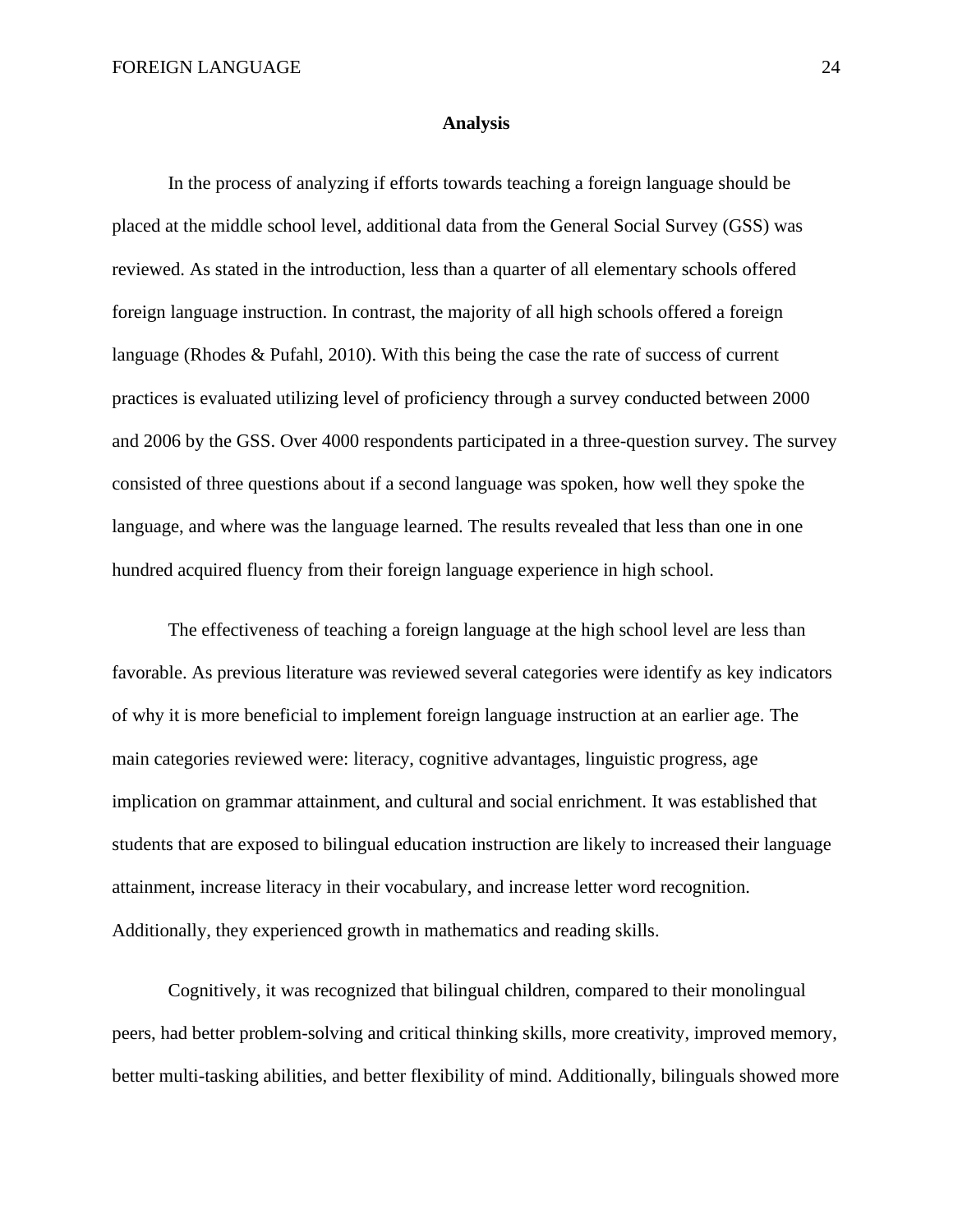advanced processing of verbal material, more discriminating perceptual distinctions, more propensity to search for structure in perceptual situations, and more capacity to reorganize their perceptions in response to feedback.

Linguistic progress was a topic of much debate and research that resulted in conflicting findings. However, the conflicting findings were addressed by results revealed by Kissau, Adams & Algozzine (2015) in their study on middle school foreign language instruction. Where they demonstrated that students who started their foreign language studies in the middle school had significantly higher levels of motivation to engage in foreign language studies and to continue their studies compared to their peers that started in high school. Furthermore, the students that started earlier were more instrumentally oriented than those who waited until high school to start. The study also revealed that the students who began at an earlier age had higher confidence and less anxiety than those who started later in high school. The most significant finding in this study relates to the level of oral proficiency. The finding indicates that and early start in foreign language instruction leads to superior oral proficiency (Kissau, Adams & Algozzine, 2015).

In the topic of age implication on grammar attainment we have learned that the process of learning a first language and a second language are very similar, however, the brain changes drastically as we mature making acquisition and retainment less likely. Native-like mastery is very difficult and very unlikely to happen after we have reached puberty because by this point the brain has lost its plasticity and the functions of various parts of the brain cannot be rearranged (ZhonggangGao, 2001)**.** 

One that is often not considered in the advantages of early exposure to multiple languages is cultural and social enrichment. Children that are exposed to language, history, culture and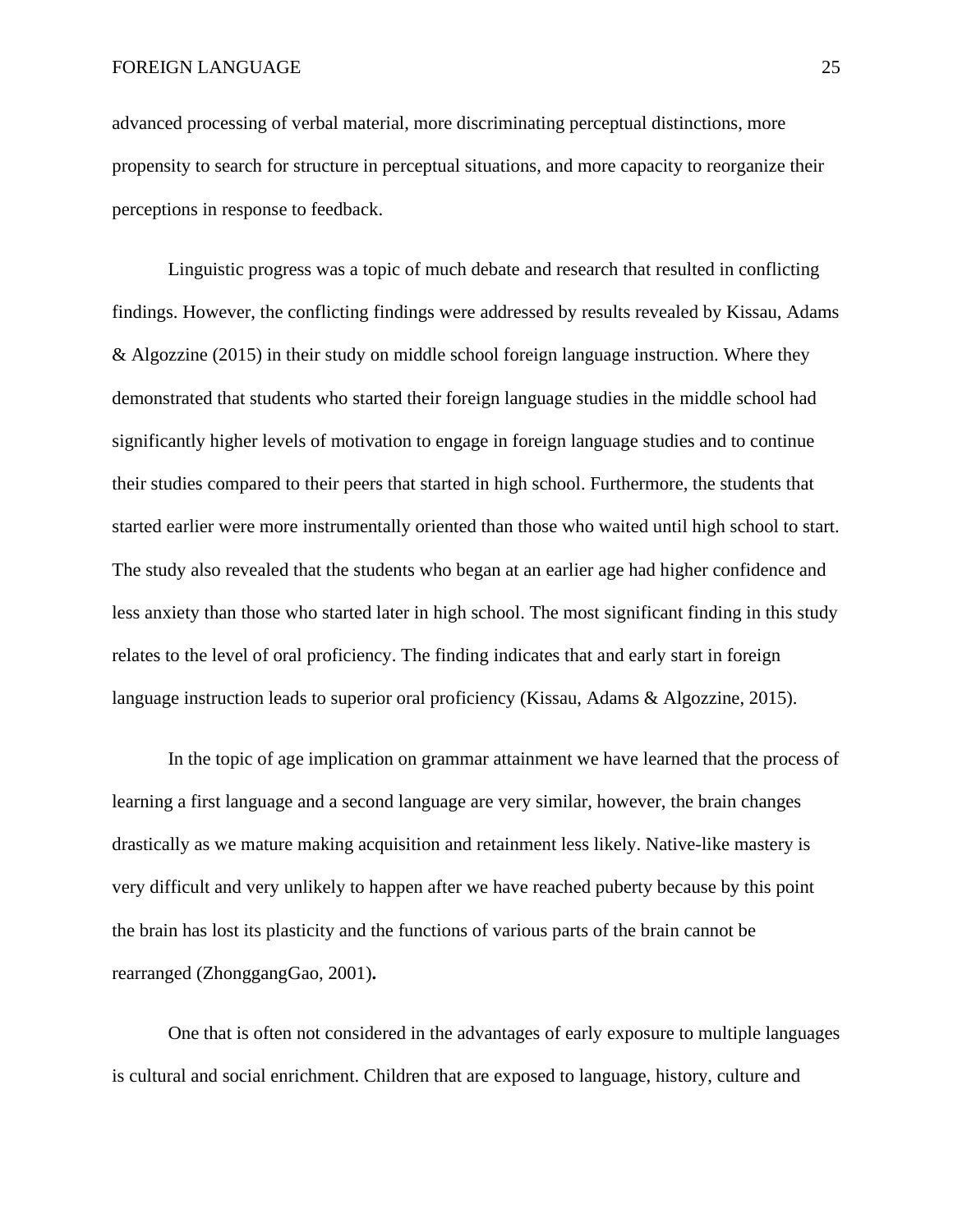diversity at an earlier age are able to have a better understanding and value for different cultures, customs and be more accepting of the overall differences amongst people. Students that are exposed to foreign language and cultural differences at an early age are also less likely to engage in racism, prejudice, and injustice. Additionally, early exposure to a second language combined with greater inhibitory control gave bilinguals better theory of mind capabilities as well as better empathic skills (Javor, 2016). The overall social, emotional, and cultural enrichment are significant advantages on their own to grant rationale for why we should place our focus and resources on teaching foreign language at the elementary level.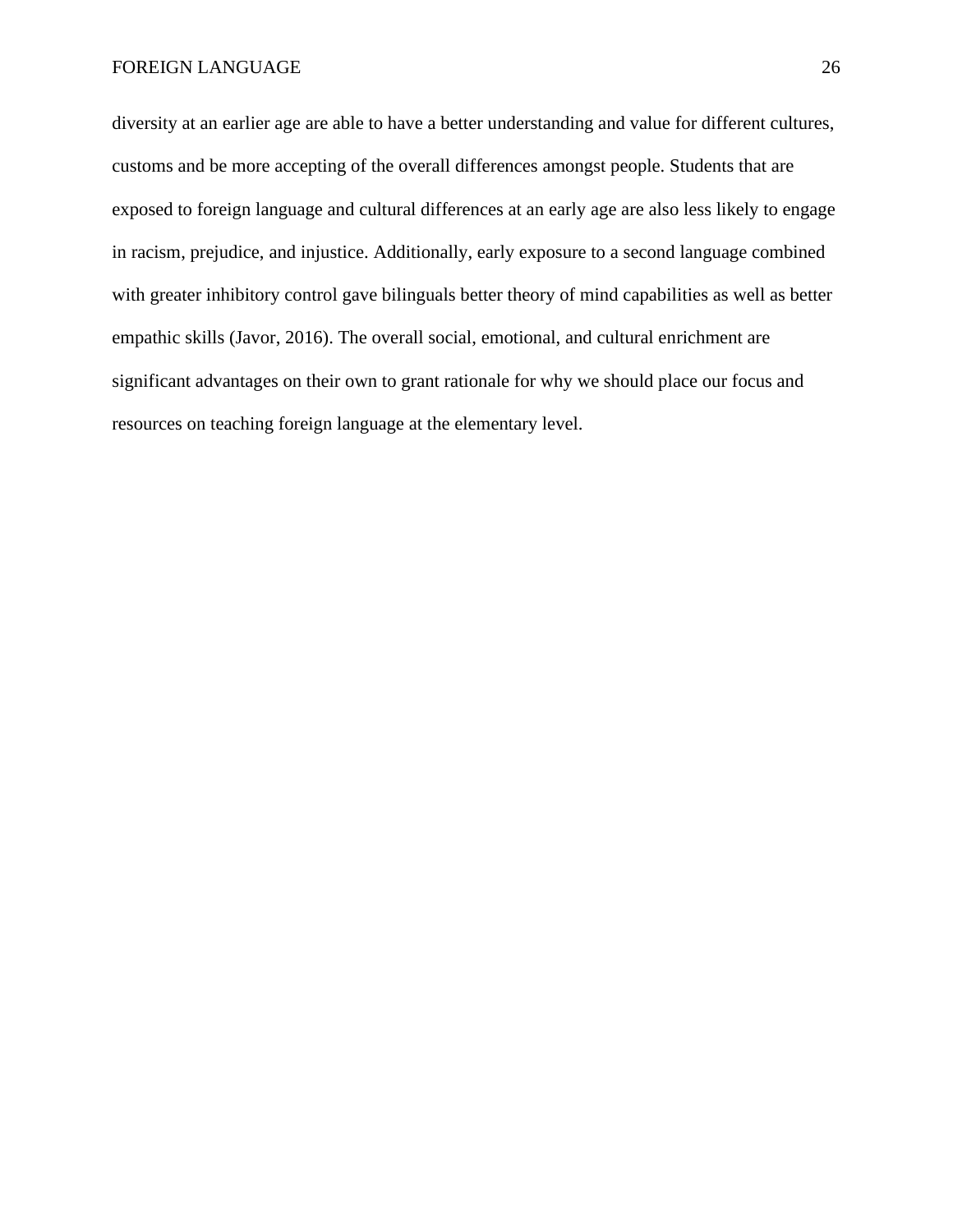#### **Conclusion**

In an ever-growing diverse society, it is imperative that students are supported and provided opportunities to thrive in this complex world. As analyzed, the current trends of foreign languages spoken and taught in the United States we realized that our current foreign language education structure does not support this growth. With a majority of our districts in our nation only offering foreign language opportunities at the high school level our students are missing a valuable opportunity. As previews literature was reviewed, it is understood that students who began in middle school displayed higher confidence in oral communication, higher motivation to further their studies, and they were also more proficient in the target language compared to their peers who started in high school (Kissau, Adams & Algozzine, 2015). Beyond the academic advantages it is confirmed that it helps with literacy in English and the target language, it enhances problem solving, attentional control and the ability to switch tasks, but most importantly, young children are intrinsically better language learners, and will, therefore, become more proficient and retain more as early exposure will increase the amount of input (Marian & Shook 2012). The results from this literature review support the believe that foreign languages should be taught at the elementary level because the benefits extend beyond language acquisition and retention.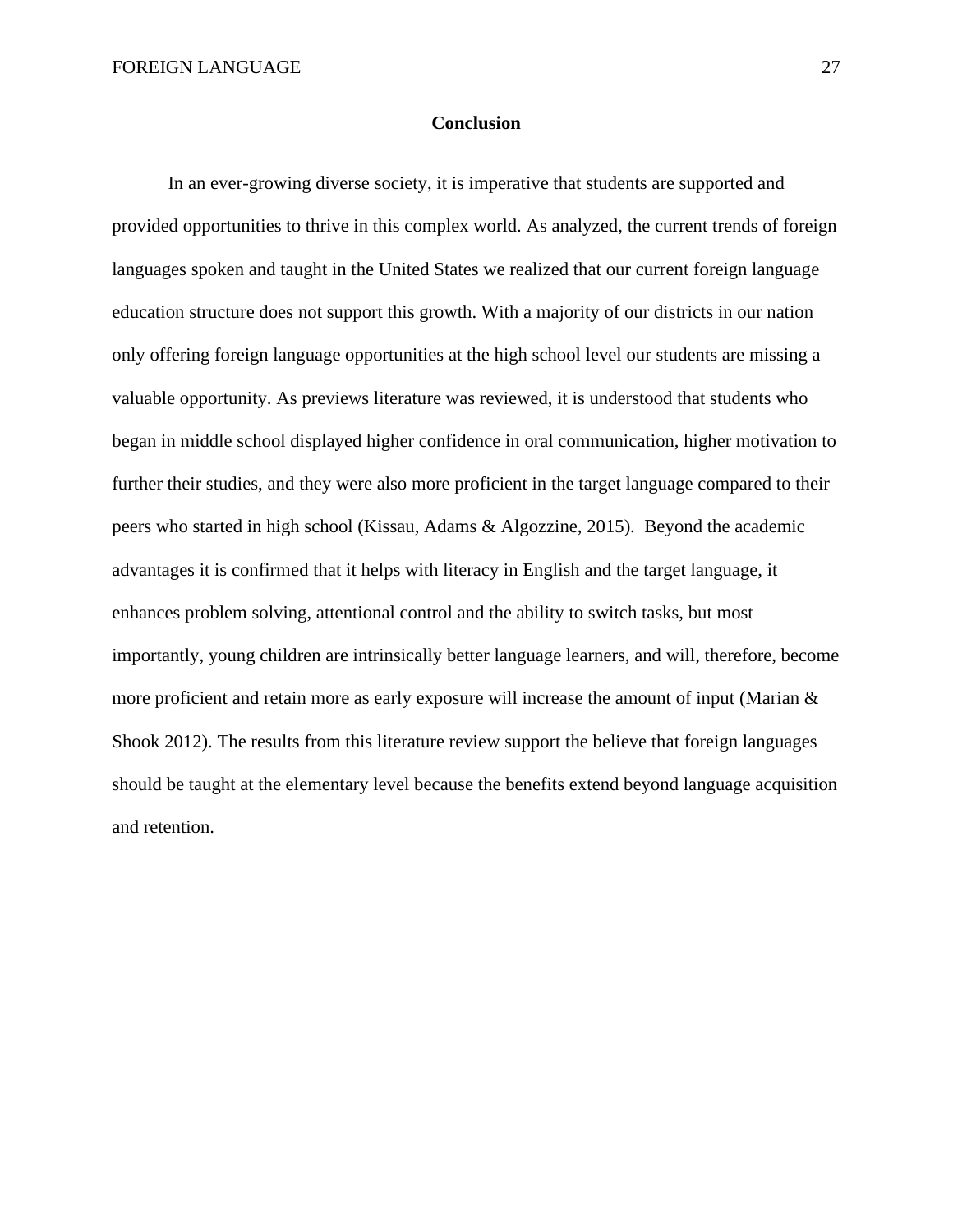#### Reference

- Bak, T. H., Nissan, J. J., Allerhand, M. M., & Deary, I. J. (2014). Does bilingualism influence cognitive aging? *Annals of Neurology, 75*(6), 959-963.
- Barac, R., & Bialystok, E. (2011). Cognitive development of bilingual children. *Language Teaching, 44*(1), 36-54.
- Barac, R., Bialystok, E., Castro, D. C., & Sanchez, M. (2014). The Cognitive Development of Young Dual Language Learners: A Critical Review. *Early Childhood Research Quarterly*, *29*(4), 699–714.
- Ben-Zeev, S. (1977). The influence of bilingualism on cognitive strategy and cognitive development. *Child Developmen*t, *48*(3), 1009-1018.
- Bernstein, K. A. (2016). Post-structuralist potentialities for studies of subjectivity and second language learning in early childhood. *Contemporary Issues in Early Childhood*, *17*(2), 174–191.
- Bester, G. (2013). Adolescent egocentrism in a learning context. *Africa Education Review, 10*(3), 393-409.
- Bialystok, E., Craik, F. I., & Luk, G. (2012). Bilingualism: consequences for mind and brain. *Trends in Cognitive Sciences*, *16*(4), 240-250.
- Bialystok, E., Craik, F. I., Klein, R., & Viswanathan, M. (2004). Bilingualism, aging, and cognitive control: evidence from the Simon task. *Psychology and Aging*, *19*(2), 290.
- Bialystok, E., & Martin, M. M. (2004). Attention and inhibition in bilingual children: Evidence from the dimensional change card sort task. *Developmental Science*, *7*(3), 325-339.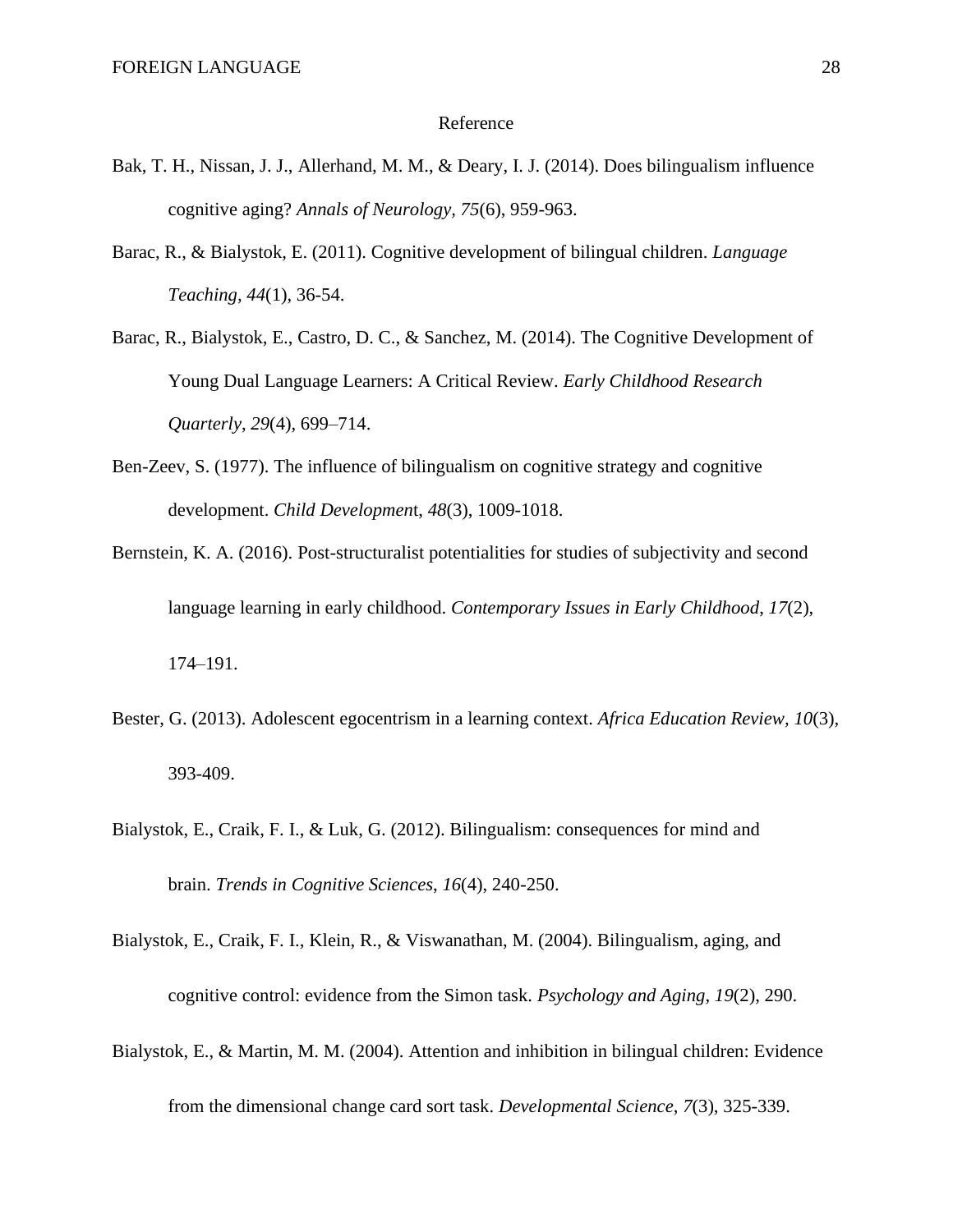- Cameron, L. (2001). Teaching Languages to Young Learners (Cambridge Language Teaching Library). Cambridge: Cambridge University Press.
- Carr, C.G. (1994). The effect of middle school foreign language study on verbal achievement as measured by three subtests of the Comprehensive Tests of Basic Skills [Abstract]. *Dissertation Abstracts International -A 55*(07), 1856
- Comeau, L., Cormier, P., Grandmaison, É., & Lacroix, D. (1999). A longitudinal study of phonological processing skills in children learning to read in a second language. *Journal of Educational Psychology, 91*(1), 29-43.
- Dickson, A. B. (2013). *Examining the literacy performance of native english- and native spanish-speaking students receiving bilingual instruction* (Order No. 3596642). Available from ProQuest Central; ProQuest Dissertations & Theses Global. (1448557094).
- Domínguez, R., & Pessoa, S. (2005). Early versus late start in foreign language education: Documenting achievements. *Foreign Language Annals, 38*(4), 473-480.
- Durán, L., Roseth, C., Hoffman, P., & Robertshaw, M. B. (2013). Spanish-speaking preschoolers' early literacy development: A longitudinal experimental comparison of predominantly English and transitional bilingual education. *Bilingual Research Journal*, *36*(1), 6-34.
- Ellis, R. (1989). Understanding second language acquisition (Vol. 31). Oxford university press.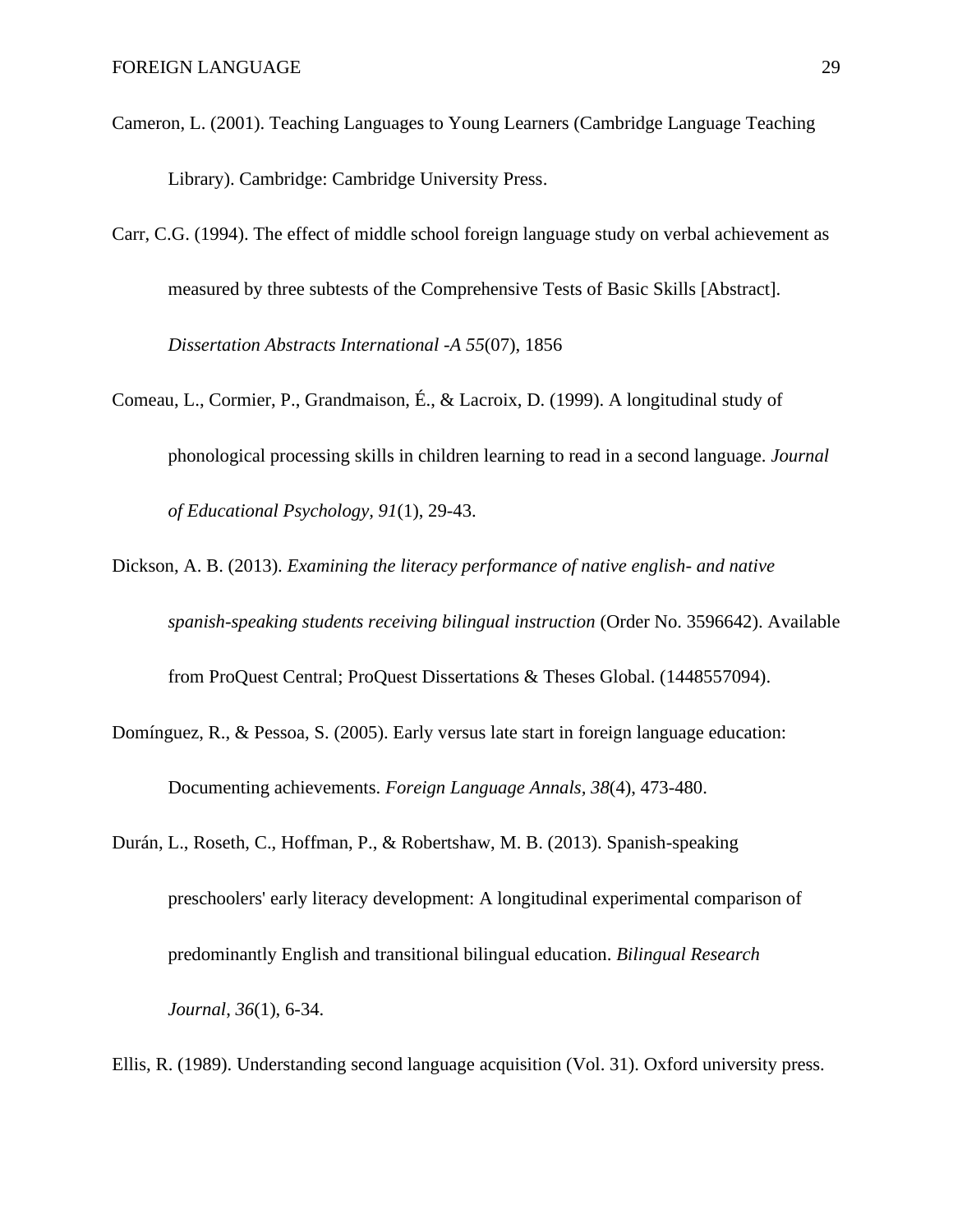Google Scholar

- Enright, R. D., Shukla, D. G., & Lapsley, D. K. (1980). Adolescent egocentrism-sociocentrism and self-consciousness. *Journal of Youth and Adolescence, 9*(2), 101-116.
- Fan, S. P., Liberman, Z., Keysar, B., & Kinzler, K. D. (2015). The exposure advantage: Early exposure to a multilingual environment promotes effective communication. *Psychological Science*, *26*(7), 1090-1097.
- Finestack, L. H. (2014). Language learning of children with typical development using a deductive metalinguistic procedure. *Journal of Speech, Language, and Hearing Research*, *57*(2), 509-523.
- Friesen, D. C., & Bialystok, E. (2012). Metalinguistic ability in bilingual children: The role of executive control. *Rivista Di Psicolinguistica Applicata*, *12*(3), 47.
- Foster, P., Bolibaugh, C., & Kotula, A. (2014). Knowledge of nativelike selections in a L2: The influence of exposure, memory, age of onset, and motivation in foreign language and immersion settings. *Studies in Second Language Acquisition, 36*(1), 101-132.
- Gürsoy, E. (2011). The Critical Period Hypothesis Revisited: The Implications for Current Foreign Language Teaching to Young Learners. *Journal of Language Teaching & Research, 2*(4), 758-762

Krashen, S., Long, M. and Scarcella, R. (1979) Age, rate and eventual attainment in second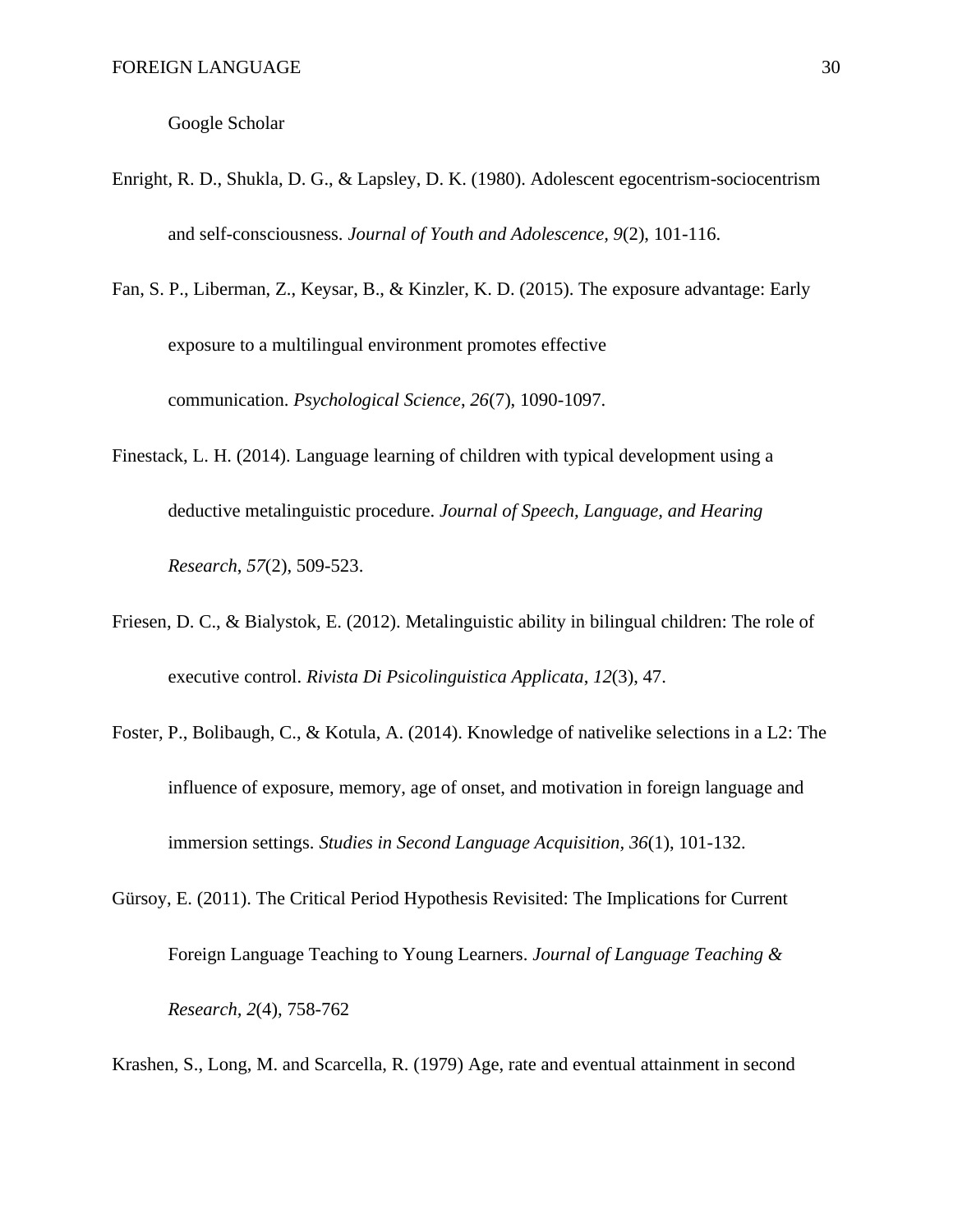language acquisition. TESOL Quarterly 9, 573–582. Reprinted in S.D. Krashen, R.C. Scarcella and M.H. Long (eds) (1982) Child-adult Differences in Second Language Acquisition (pp. 161–172). Rowley, MA: Newbury House Publishers.

- Kissau, S., Adams, M. J., & Algozzine, B. (2015). Middle school foreign language instruction: A missed opportunity? *Foreign Language Annals*, *48*(2), 284-303.
- Javor, R. (2016). Bilingualism, Theory of Mind and Perspective-Taking: The Effect of Early Bilingual Exposure. *Sciences, 5*(6), 143-148.
- Li, P., Legault, J., & Litcofsky, K. A. (2014). Neuroplasticity as a function of second language learning: anatomical changes in the human brain. *Cortex, 58*, 301-324.
- Marian, V., & Shook, A. (2012, September). The cognitive benefits of being bilingual.

In Cerebrum: the Dana forum on brain science (Vol. 2012). Dana Foundation

- Mayberry, R. I., & Lock, E. (2003). Age constraints on first versus second language acquisition: Evidence for linguistic plasticity and epigenesis. *Brain and language, 87*(3), 369-384.
- Muñoz, C. (2006). Age and the Rate of Foreign Language Learning. Clevedon, [England]: Multilingual Matters.
- Penfield, W., & Roberts, L. (1959). Speech and brain mechanisms. Princeton University Press.
- Rhodes, N. C. & Pufahl, I. (2010.) Foreign language teaching in U.S. schools: Results of a national survey. Washington, DC: Center for Applied Linguistics.